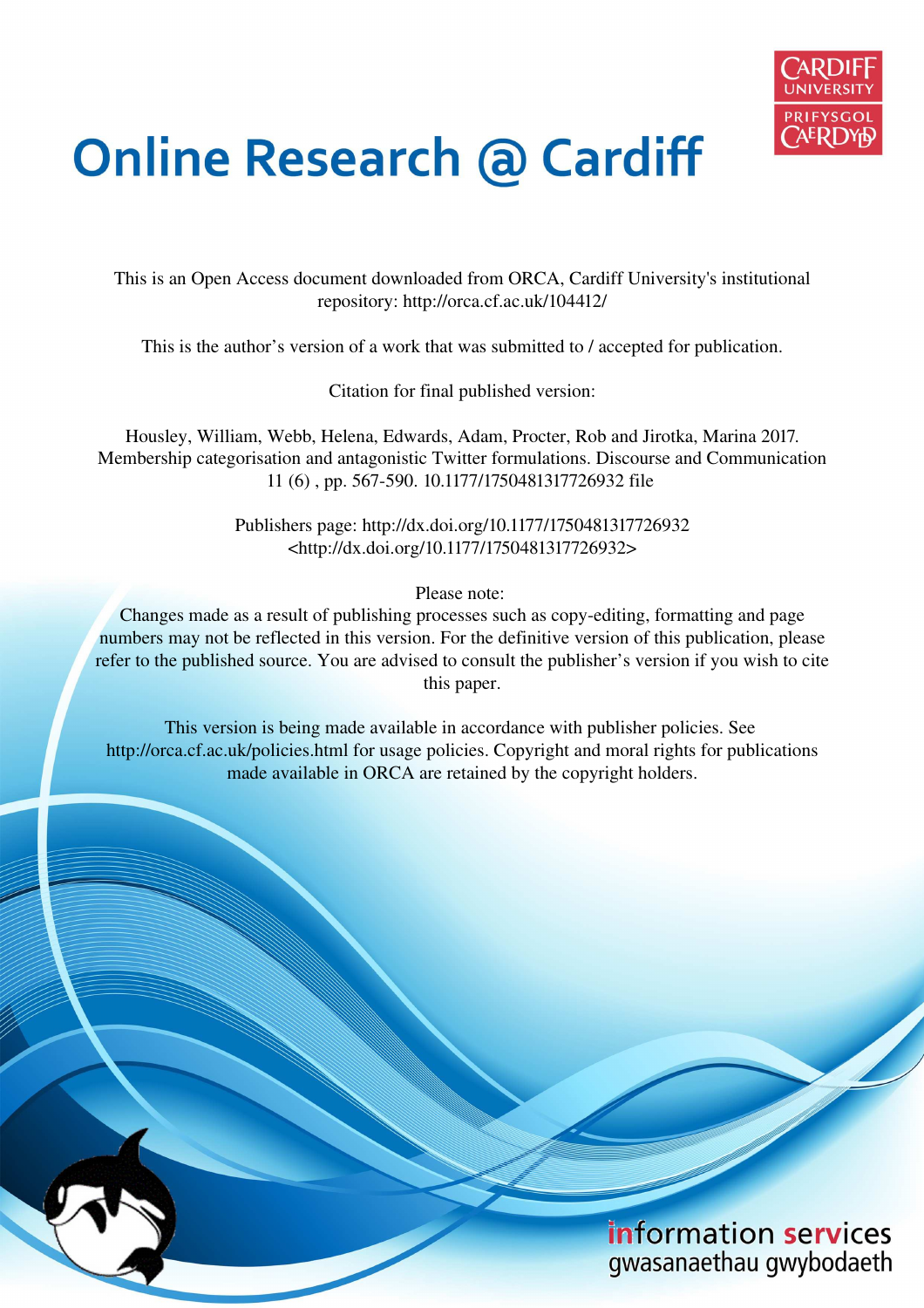# Membership categorisation and antagonistic Twitter formulations

William Housley (Cardiff University, Wales, UK)

Helena Webb (Oxford University, UK)

Adam Edwards (Oxford University, UK)

Rob Procter (Warwick University, UK)

Marina Jirotka (Oxford University, UK)

# Abstract

During the course of this article, we examine the use of membership categorisation practices by a high-profile celebrity public social media account that has been understood to generate interest, attention and controversy across the UK (and wider European) media ecology. We utilise a data set of harvested tweets gathered from a high-profile public 'celebrity antagonist' in order to systematically identify types of antagonistic formulation that have generated different levels of interest within the social media community and beyond. Drawing from classic ethnomethodological studies of banner headlines and other means of generating public interest and 'making sense', we respecify high-profile antagonistic tweets as category formulations that exhibit particular and regular membership category features that are reflexively bound to potential antagonistic readings, interest and controversy. In conclusion, we consider how such formulations may be understood to represent resources that constitute ignition points within antagonistic flows of communication and information that can be metaphorically understood as 'digital wildfires'.

Keywords Antagonism, formulations, membership categorisation analysis, social media, texts, Twitter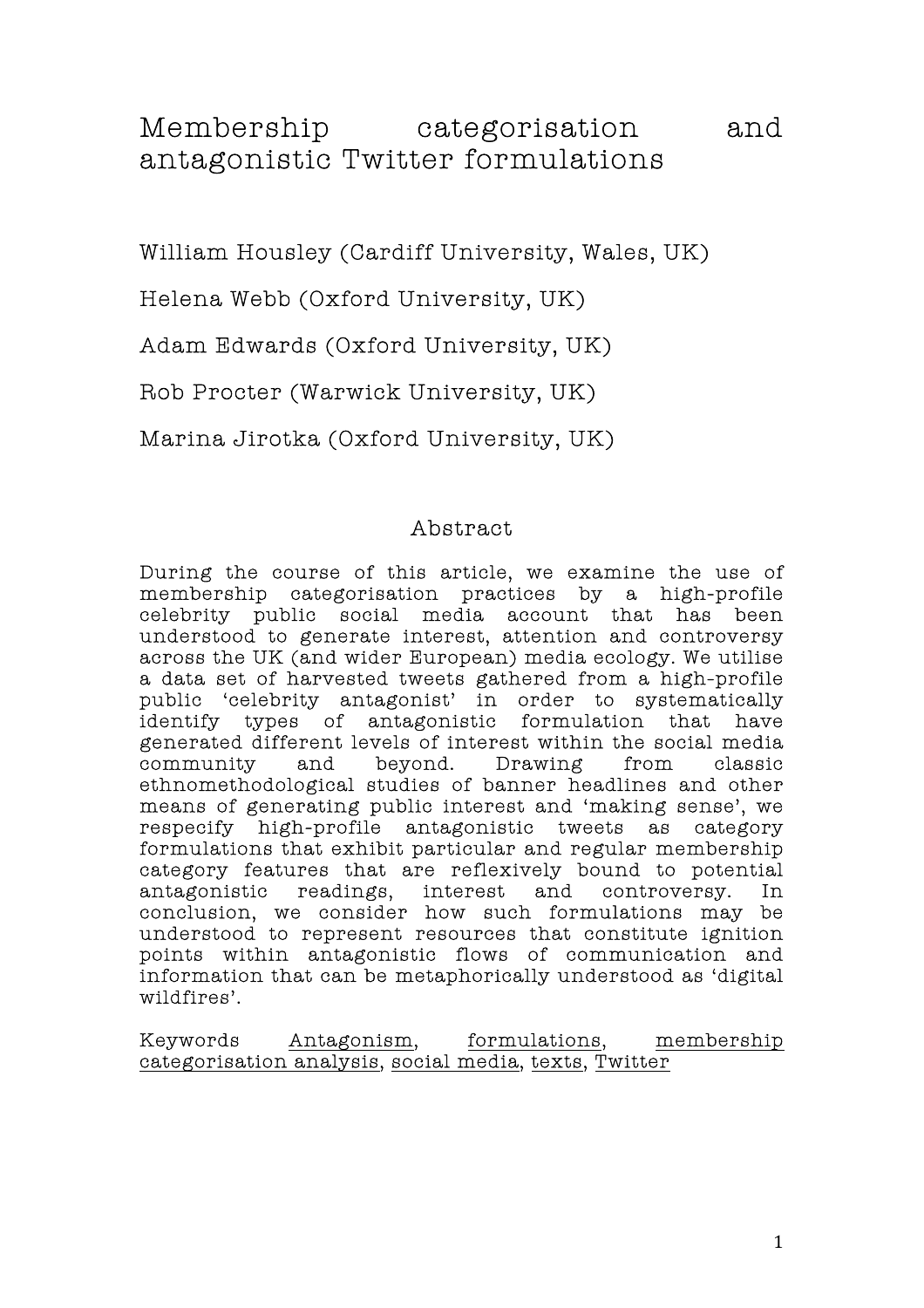# Introduction

The rapid and widespread uptake of social media platforms such as Twitter, Facebook, Flickr, Instagram and YouTube has created new ways for people to interact and share information. This brings both benefits and risks for civil society and new challenges for agencies responsible for ensuring that the boundaries of acceptable and legal behaviour are not crossed and, if they are, that appropriate action is taken (Webb et al., 2016). In this respect, the proliferation of so-called antagonistic speech<sup>1</sup> in social media is an area of growing concern, as recent high-profile examples confirm. For the social sciences, the migration of so-called hate speech to social media platforms affords new opportunities to study antagonistic behaviour(s), understand the impact of social media and identify ways in which government agencies and civil society organisations might respond more effectively to its threats and consequences. It also brings into sharp focus debates surrounding freedom of speech and the regulation of open, networked and distributed communications in the digital age. At the same time, we acknowledge that 'hate speech' is a normative concept and recognise the ethnomethodological requirement to respecify (Lynch and Bogen, 1996) this term through the study of practical action. Consequently, in this article we focus on the membership category features of high-profile tweets that have been identified, and possibly designed, to act as 'ignition points' for the generation of antagonistic communication flows – a potential resource for generating interest, attention, economic value2 and the dissemination of particular types of 'world view'.

Twitter has been described as a new digital agora wherein debate and the exchange of views can facilitate the public and civil sphere in ways that promote democratic engagement and communicative rationality (Edwards et al., 2013; Housley et al., 2014). However, Twitter has also been used to promote misinformation and antagonistic content (Webb et al., 2015). At the same time, Twitter has been a popular platform through which social scientists have been able to engage with big and broad social data due to its accessibility and open access application programming interface (API) that has enabled researchers to capture data and interrogate massive data sets with a range of digital tools, analytical techniques and interpretive procedures (Housley et al., 2014). However, to date little work has been carried out on the social organisational characteristics of Twitter interaction (Giles et al., 2015). This is of importance if we are to fully grasp the pragmatic characteristics of various phenomena such as public reaction to civil disturbance, the role of rumour and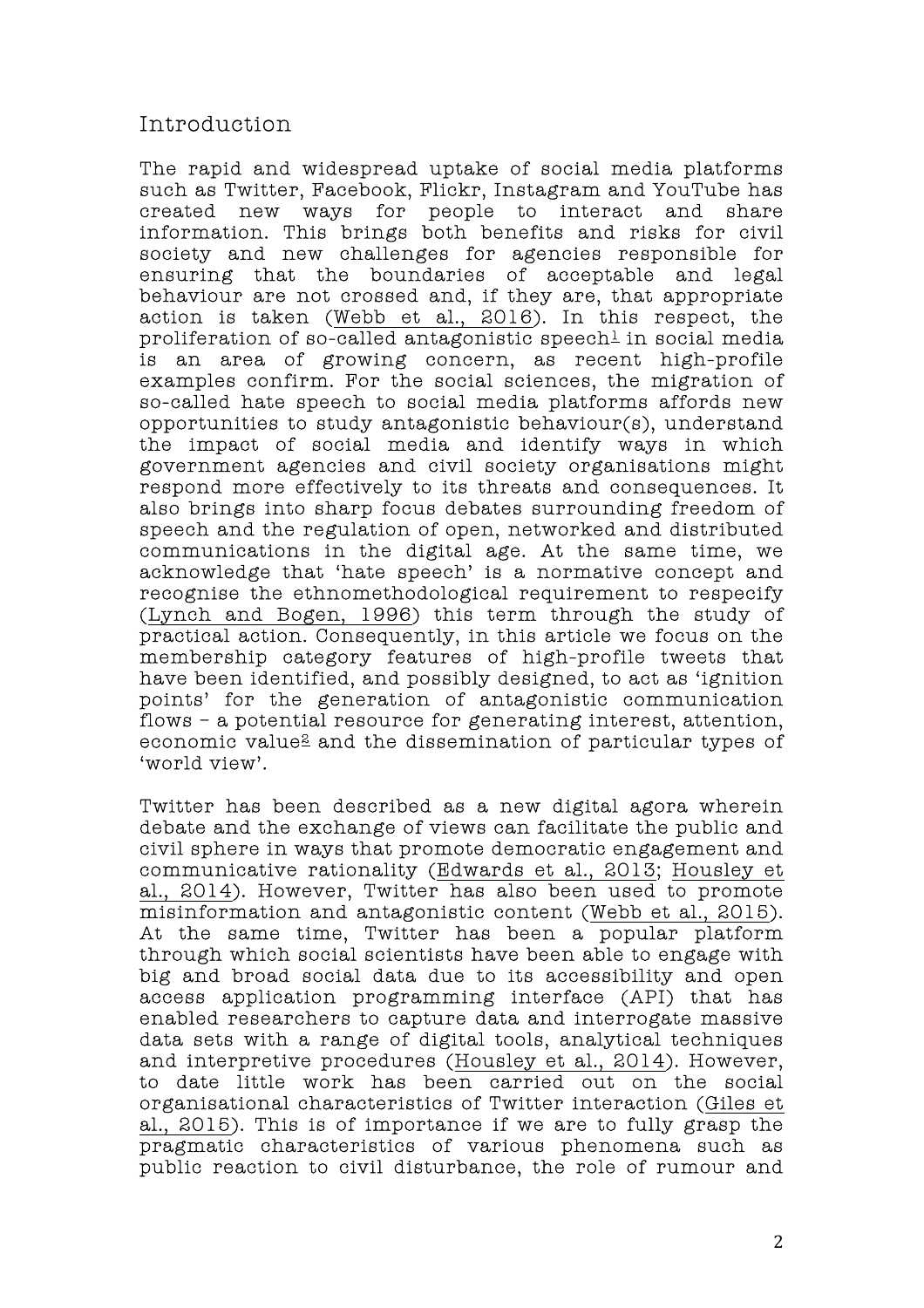misinformation online and provocative or discriminatory speech acts. For analytical purposes, we understand these everyday speech practices as antagonistic due to the way in which they, as a consequence of their design features, elicit oppositional and relational responses.

One promising avenue for exploring this form of online behaviour is the analysis of thread interaction on social media (see Housley et al., 2017; Zubiaga et al., 2016). Drawing on conversation analysis (Sacks et al., 1974), this approach potentially provides insight into the categorical and sequential characteristics of online, networked and multiparty interactions. However, there is also a variety of technical and ethical limitations to the use of Twitter data in this way that revolve around issues of consent that are yet to be fully resolved.<sup>3</sup> Despite these ethical dilemmas, the study of high-profile public social media accounts remains of analytic interest and less problematic in terms of emerging ethical frameworks for the analysis of social media.

During the course of this article we examine a selection of tweets gathered from a high-profile celebrity account that has become notorious for its capacity to generate antagonism. The account is framed in terms of the celebrity 'Katie Hopkins', who is also the author of a popular UK newspaper column and has made several reality TV appearances in the United Kingdom. Utilising the Twitter streaming API, we were able to harvest over 12,000 tweets posted by this account, and collate and classify them in terms of topic and a range of network metrics (e.g. retweets and the number of responses posted to each tweet). In this article we explore a selection of tweets from this corpus and order them in terms of topic and number of replying tweets where appropriate. We use the number of replies as an interpretive lens in order to explore potential design features associated with different types of 'tweet formulation' generated from this account – where the number of replies may act as a signature of antagonism and controversy. Current and future work is examining the character of these replies as forms of counter-speech and other forms of social media 'thread interaction'. However, in this article we focus on tweets generated from a high-profile public account as accounts and, more specifically, membership categorisation devices (MCDs) that might be understood as ignition points for significant socially mediated digital antagonism. In this sense, this article focuses on the MCD features of potential points of origin for antagonism within open social media environments such as those supported by the Twitter platform.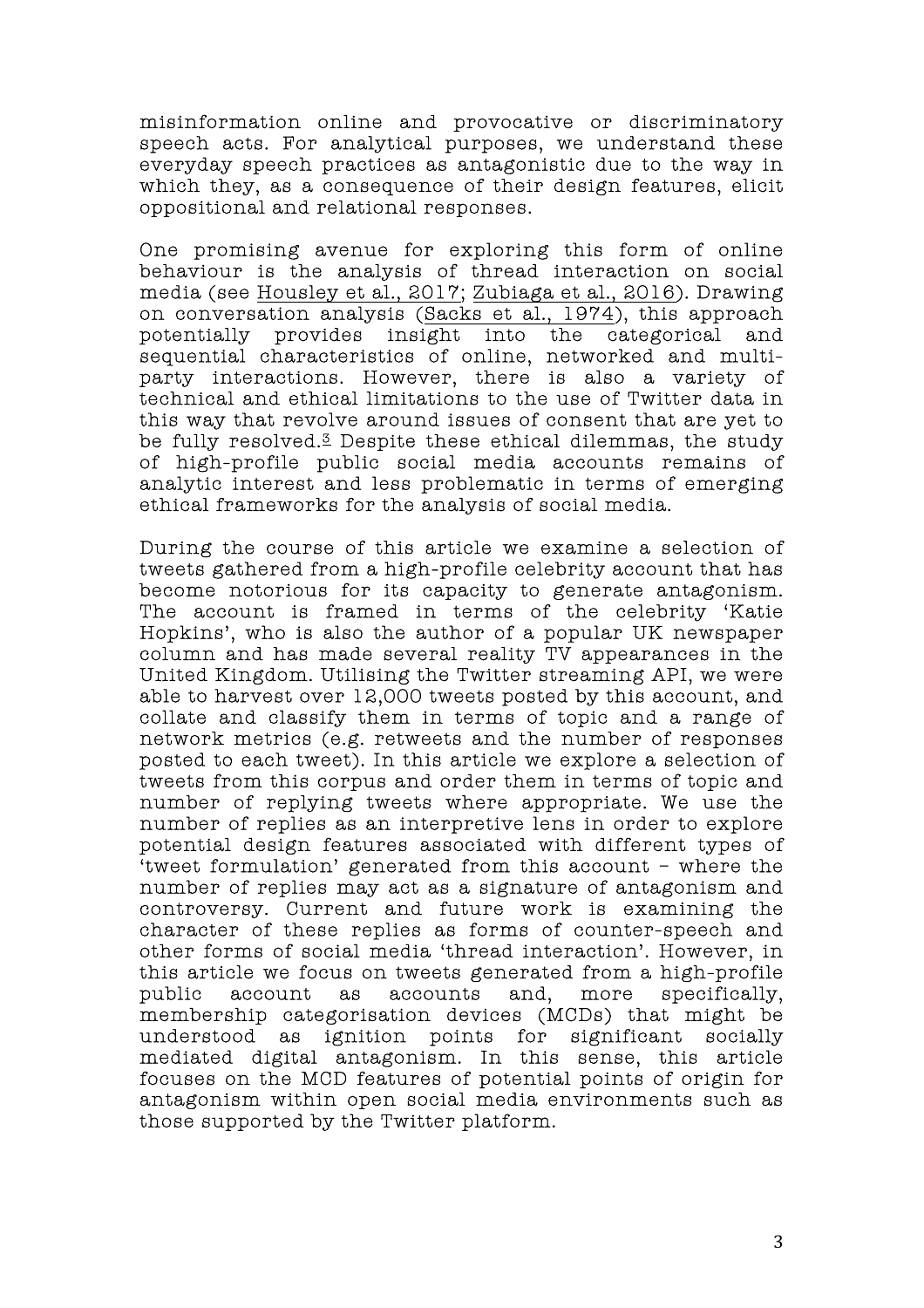Ethnomethodology and the pragmatic features of social media interaction

#### Interaction and accounts

During the course of our wider research project, we drew on insights from interactionism (Atkinson and Housley, 2003) and the aligned study policies of ethnomethodology (Garfinkel, 1967) and membership categorisation analysis (MCA; Sacks, 1992a) to identify the interactional features associated with Twitter interaction. A key focus here was the treatment of Twitter posts as types of 'account' (Hewitt and Stokes, 1975; Housley and Fitzgerald, 2008; Scott and Lyman, 1968) that are built up through the use of MCDs and associated category-bound features or predicates (Fitzgerald and Housley, 2015). This focus was also contextualised in terms of the sequential characteristics of Twitter threads, and we note that the analysis of the sequential organisation of Twitter threads and multi-party interaction is salient (see Zubiaga et al., 2016). An organising conceptual theme here is C. Wright Mills's idea of 'vocabularies of motive'; Mills (1967) states,

Motives are imputed or avowed as answers to questions interrupting acts or programs. Motives are words. Generally, to what do they refer? They do not denote any elements 'in' individuals. They stand for anticipated situational consequences of questioned conduct. (p. 441)

Furthermore, accounts are to be understood as features of the 'interaction order' and are relevant to Goffmanian analyses of remedial work and social repair in everyday encounters. As stated in previous work (Housley and Fitzgerald, 2008),

… the relationship between accounts and moral and social 'repair' work was to find resonance in the concept of 'remedial work'. For Goffman, 'remedial work' can be understood in terms of three types of interactional activity. The activities can be understood as producing 'accounts' which involves practices such as justifications of excuses, 'requests' that challenge recipients to respond through the moral force of obligation and reciprocity and 'apologies' where the flow of disrupted interaction is remedied through acceptance of blame and the ritual of penitence. For Goffman, these 'moves' are organized, ritualized and patterned and as such contribute to both the repair and maintenance of social organization. (p. 240)

MCA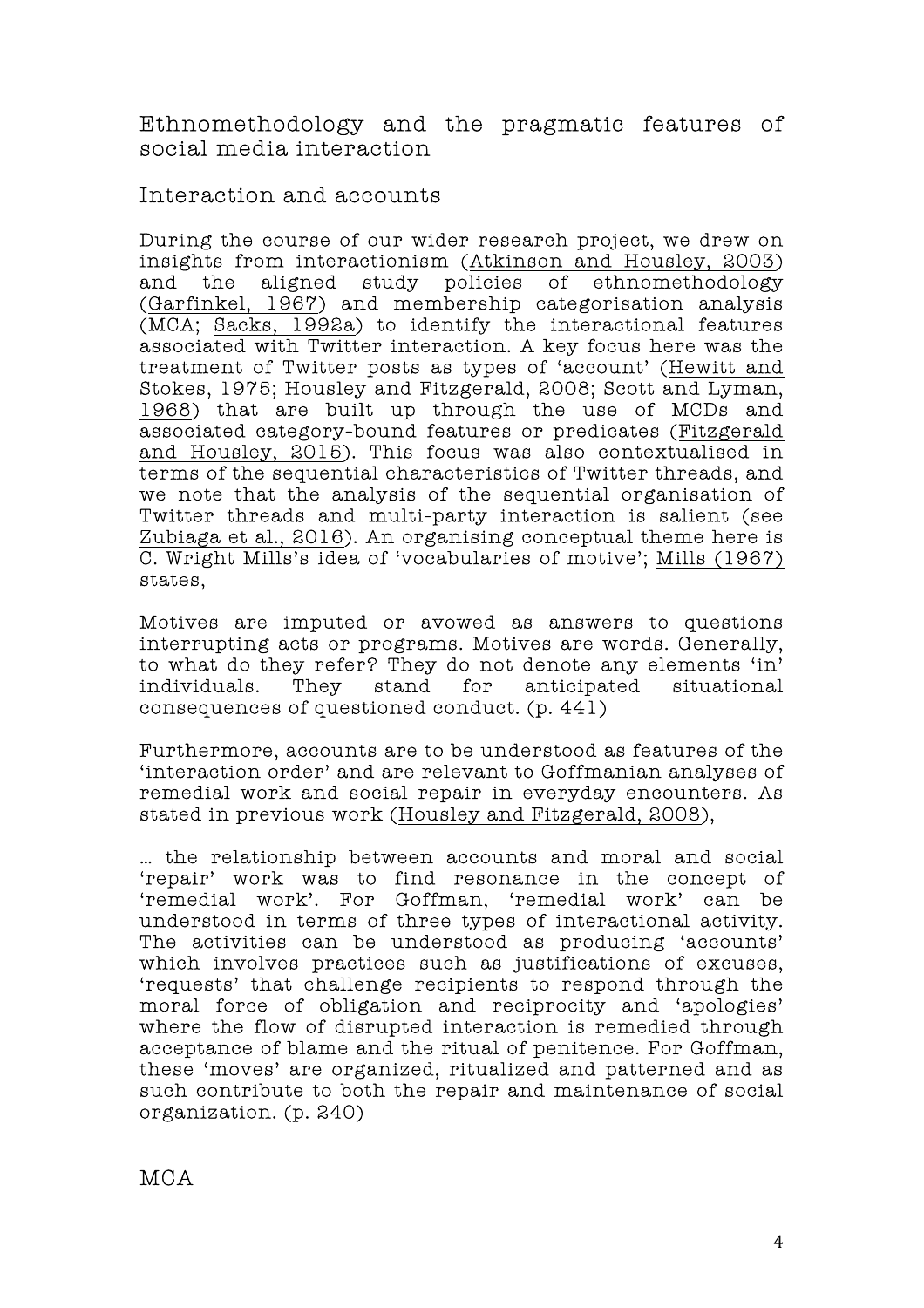MCA has been subject to renewed interest and development in recent years (Fitzgerald and Housley, 2015; Hester and Eglin, 1997; Housley and Fitzgerald, 2002). It now forms part of a suite of ethnomethodologically oriented forms of inquiry that is inclusive of conversation analysis and discursive psychology over and above the 'narcissm of small differences'. To this extent, its concerns and analytical focus are situated in the local production of talk-in-interaction where categories and categorisation practices are salient. However, it has also engaged with sequential concerns (e.g. turn taking in conversation) and carefully considered the relationship between 'category and sequence' within talk-ininteraction (Fitzgerald and Housley, 2002; Watson, 1997) and the analysis of texts and formulations as social actions in their own right. The ethnomethodological roots of MCA mean that its starting point is different from other forms of 'discourse analysis' that are concerned with ideological or larger discursive formations such as 'neo-liberalism' and other social, economic or historical framings (e.g. as exhibited in the important work of critical discourse analysis; Fairclough, 2013). This type of approach is also based within the analytical frame of 'practical action' as opposed to approaches that favour a focus on representational or semiotic dimensions of discourse. However, this does not negate an interest in how categories of social structure might operate within situated interaction and the formulation of social texts; one way in which this interest is made manifest is through a concern with how the 'incarnation of social structure' (Boden and Zimmerman, 1991) is locally constituted through routine interaction.

This means that MCA is concerned with the situated specifics of category use within conversational order and texts in ways that are oriented to the local production of social organisation and the practical methods for accomplishing and 'making sense' in both mundane and exceptional scenes, settings and media. In some ways, this might be understood to limit MCA to more granular concerns, as opposed to a consideration of the overarching conditions for the constitution of the wider field of social and discursive relations. However, it provides a focus for how groups, populations and persons are constituted through reference to specific attributes, activities and associations via the mobilisation of a particular from of situated category-based moral machinery. Attention to this machinery can render visible the ways in which mundane prejudice and other 'definitions of the situation' are routinely mobilised.

Membership categorisation and accounts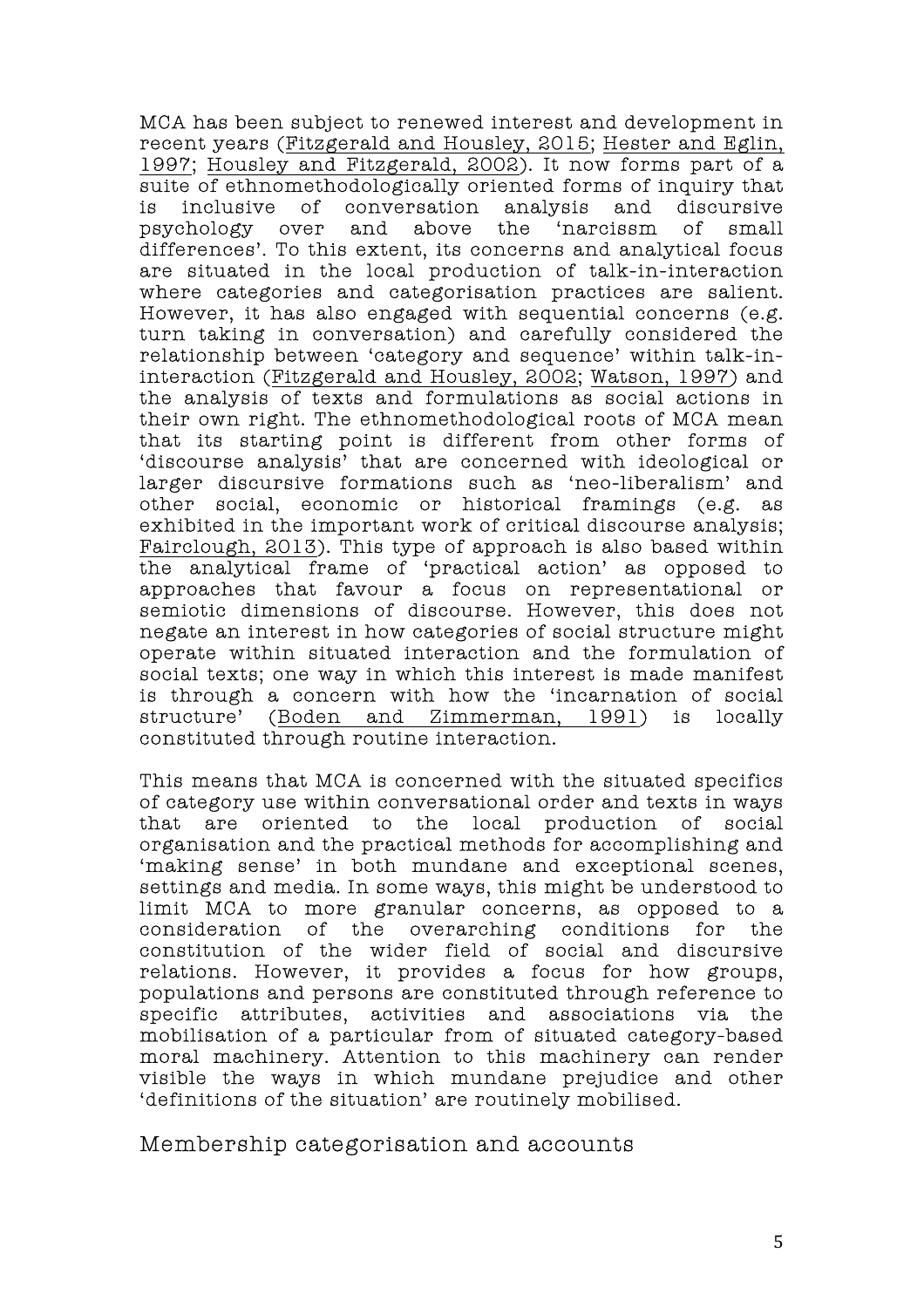The relationship between membership categorisation and accounts within media settings and contexts has been discussed extensively elsewhere. Sacks' original explanatory formulation 'The baby cried. The mommy picked it up' has been used to demonstrate how category knowledge is used to make sense of social phenomena in text and talk. In the case of this famous story, members are able to make sense of this formulation through the culturally available membership categorisation device of 'the Family' that is inclusive of membership categories (e.g. mother, baby, sister and brother) and associated category-bound features (e.g. caring, looking after each other or even, on occasion, arguing).

However, it is worth reminding ourselves what is at stake in terms of Sacks' descriptive cultural apparatus and everyday normative machinery. In terms of membership categorisation practices, Jayyusi (1991) states,

Sacks' notion of category bound actions, rights and obligations not only points out the moral features of our category concepts, but also provides thus for the very moral accountability of certain actions or omissions. His elucidation of the notion of certain categories as standardised relational pairs … not only uncovers features of the organisation of members' conventional knowledge of the social world, but clearly demonstrates via empirical analysis, how that knowledge is both morally constituted and constitutive of moral praxis – it provides for a variety of ascriptions, discoveries, imputations, conclusions, judgements etc. on the part of mundane reasoners. (p. 240)

Jayyusi goes on to note how ethnomethodological analysis has illustrated how practical activities (e.g. asking questions, providing descriptions and making 'sense') are also inexorably moral. Jayyusi (1991) continues by stating,

I have elsewhere, building on Sacks' work, tried to show in some detail how moral reasoning is practically organised, and how, at the same time, and perhaps more significantly, practical reasoning is morally organised … Very clearly, the use of even mundanely descriptive categories, such as 'mother', 'doctor', 'policeman', for example, makes available a variety of possible inferential trajectories in situ, that are grounded in the various 'features' bound up with, or constitutive of, these categories as organisations of practical mundane social knowledge. (p. 241)

The membership category formulations that make up this sense making apparatus are also underpinned by a set of rules. These are collectively described as the rules of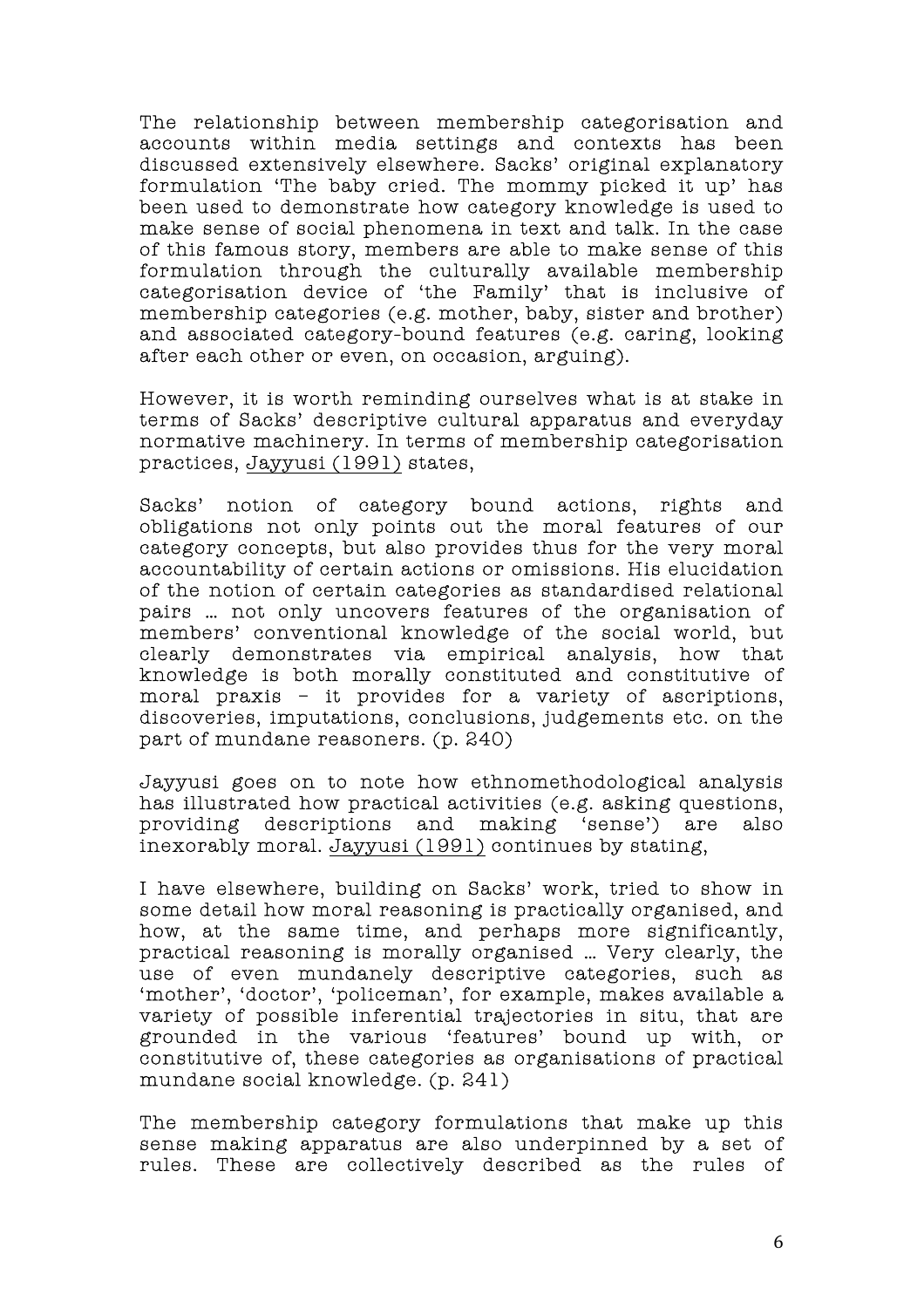application that include the consistency rule and the hearer's maxim. Sacks' (1992a) consistency rule is where

If some population of persons is being categorised, and if some category from a device's collection has been used to categorise a first member of the population, then that category or other categories of the same collection may be used to categorise further members of the population. (p. 33)

Therefore the consistency rule states that if a member of a given population has been categorised within a particular device, then other members of that population can be categorised in terms of the same collection. Sacks (1992a) derives a corollary known as the hearer's maxim that states

If two or more categories are used to categorise two or more members of some population and those categories can be heard as categories from the same collection then: hear them that way. (p. 221)

#### MCA and media

In terms of membership categorisation and accounts within media settings, a range of studies have examined how moral reasoning is mobilised in order to generate debate within a variety of settings. These include current affairs radio phoneins (Hester and Fitzgerald, 1999) broadcast news (Fitzgerald and Housley, 2016), congressional hearings (Lynch and Bogen, 1996) and televised party political debates (Fitzgerald and Housley, 2016). In addition to these formats, studies have included more traditional textual formats such as letters to the editor in major national and international newspapers, and the construction and category-based design of headlines (Lee, 1984).

The study of headlines as category-based sense-making phenomena represents a relevant example for exploring how membership categorisation practices are related to social media communications. In an age of networked digital platforms where people are urged 'to broadcast themselves' within 140 characters, the newspaper headline makes for an interesting comparative artefact from an earlier form of media ecology and environment. There are important similarities and differences; the differences relate to the emergence of disruptive digital communication networks, where social media can be viewed as flattening earlier modes of media broadcast organisation where the few speak to the many (Edwards et al., 2013). For example, Dutton (2009) and (Newman et al., 2012) have argued that social media platforms have contributed to the emergence of the 'Fifth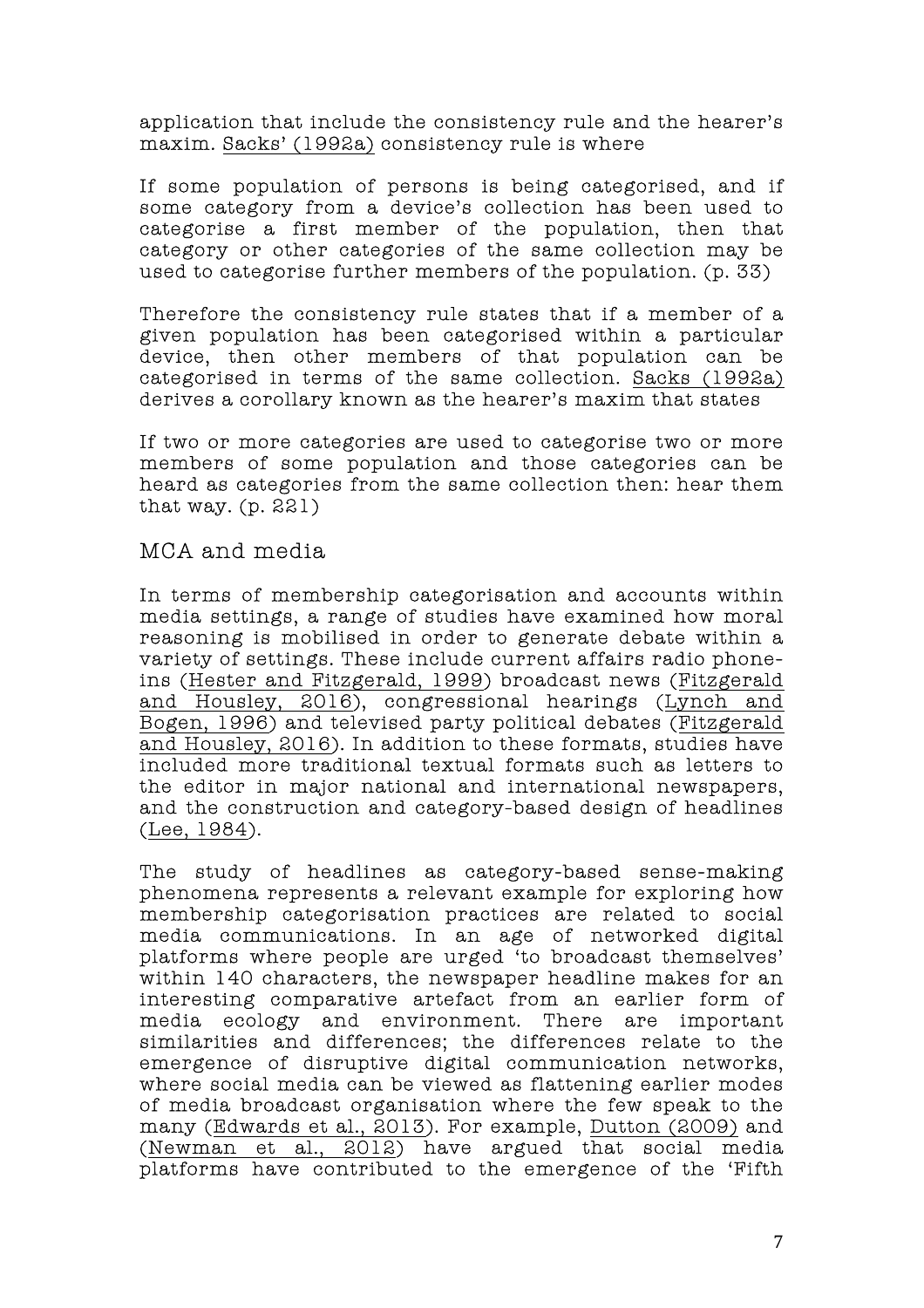Estate', thereby allowing audiences to share their views with worldwide publics and to engage directly with one another in this new public space and with international news media organisations.

The similarities include the recipient configured design demands of brevity and associated considerations that relate to practical communicative orientations towards audiences and potential readers. They also include the use of membership category work and related conversational practices that include 'extreme case formulations' (Pomerantz, 1986), contrast devices (Atkinson, 1984) and other forms of mundane, rhetorical order. A key idea here is the way in which membership category work can be understood as types of formulation that morally account and index social activities, associations and attributions. In an early lecture and set of notes, Sacks (1992b: 170–199) discusses a newspaper article in detail, which is headlined 'A Navy Pilot Calls Vietnam Duty Peak of Career'. In this piece Sacks explores membership categorisation practices as particular types of moral formulation that are central to understanding the social organisation of moral accountability; for example, in terms of making sense of being shot at, responding to attack and bombing, and how this is categorised and formulated via print media to a public audience in relation to a controversial topic. For Sacks, a central issue here is the operationalisation of the descriptive cultural apparatus of membership categorisation and the deployment of MCDs within accountable settings such as print media. Sacks states (1992a),

It may be much noted that the choice of the device is not just to be made by reference to their consequences or the like, but by reference to how, given the use of the consistency rule to formulate his alter egos, how it provides for the formulation of actions. The availability then of making his categorisation decision in such a way that it routinely provides for a categorisation of his opponents, and by virtue of the mutual categorization then an assessment of either's actions is a crucial matter. (p. 206)

In terms of social media interaction, we mobilise the notion of membership categorisation formulations as condensed accounts (Housley and Fitzgerald, 2009) that can be understood as an everyday method for advancing, framing and contesting claims through the mobilisation of the 'descriptive cultural apparatus' identified by Sacks (1992a) and advanced by others (Fitzgerald and Housley, 2015). These account formulations are relevant in two ways. First, the economy and space afforded to Twitter posts (140 characters)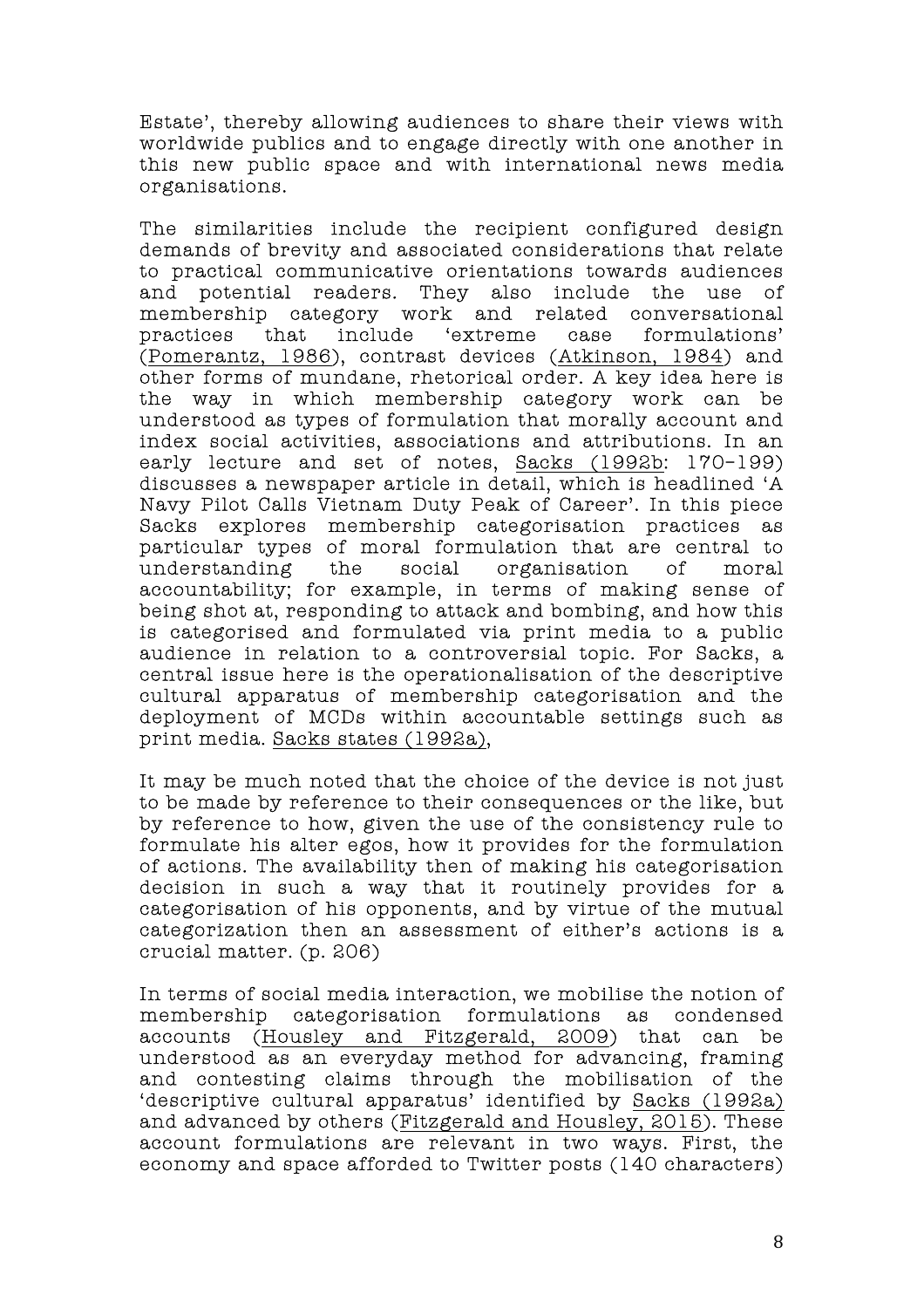lend themselves to an economy that is different (but similar) to the 'strict meter' characteristics of other media communications such as newspaper headlines (Hester and Fitzgerald, 1999; Lee, 1984). Second, the interactional milieu of antagonistic communication are predicated upon claims and counter-claims that are built around matters of identity, difference and their category-bound associations, attributes and activities (or predicates; see Eglin and Hester, 1992). However, this work also occurs within an environment that consists of functional actions that are built into the social media platform in question. These afford certain 'sequential' and networked characteristics; while not a focus of this article, they are nevertheless an important feature of antagonistic multi-party interaction on Twitter and similar forms of social media.

#### Twitter and antagonistic account formulations?

Tweets can be understood to perform a range of actions that are enhanced through specific technical and culturally bound procedures. For example, the use of links, hashtags and the '@' to particular accounts within real-time posting are integral to the network dynamics and 'information flow' of Twitter-based communications. Furthermore, specific roles within the network hierarchy and social media ecology afford and reflexively define how one is read and heard.

One strategy for accomplishing interest and online 'status' is through the performance of antagonism. These performances can be occasioned, as part and parcel of the speech act moves associated with the bob and weave of interacting online in relation to topics of interest – from politics, sport, entertainment to religion and everyday troubles. Or, they may form a key aspect of the performative apparatus through which individuals or groups present themselves within open and public social media networks such as Twitter.

The rise of the so-called 'celebrity troll' (McCosker, 2014) and online cultural commentator represents one such popularly encountered form of network role where antagonistic formulations form the bread and butter of the everyday online work and task of generating interest, network capital and attention within a wider media ecology. It may also be used as a vehicle for using controversy as a means of broadcasting specific world views; the migration of these activities from traditional media to social media stands outside the scope of this article. However, the transformative power of Web 2.0 and the interactivity generated by social media platforms transforms these forms of activity and generates spaces for innovation that may have wider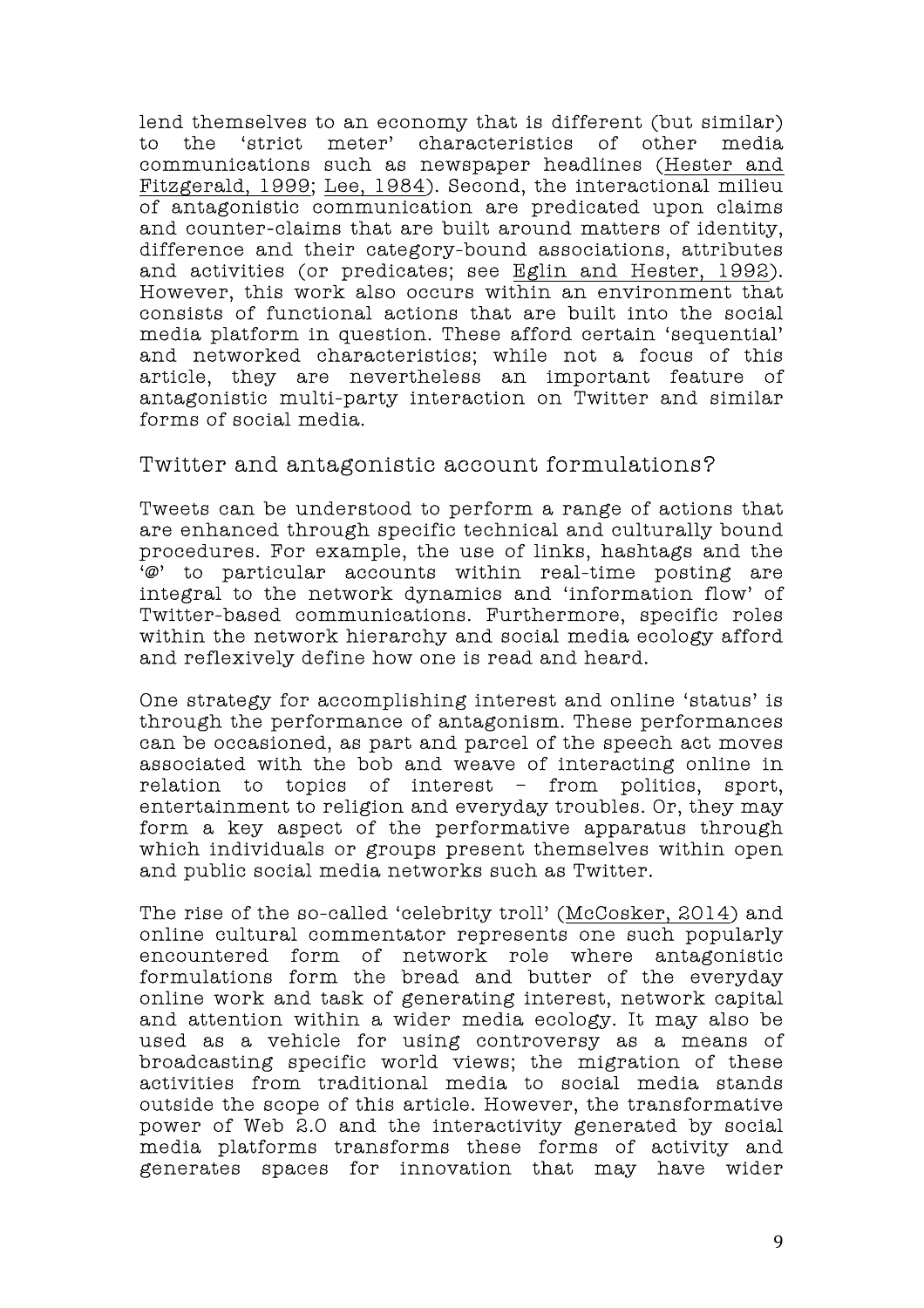consequences for the digital agora and civil conduct. As stated earlier, this article contributes to that work by examining the formulation of high-profile 'ignition' tweets that play a crucial role in generating antagonistic content.

#### Context and data set

Using the Twitter search API, we collected a total of 12,314 tweets posted by Katie Hopkins from her @KTHopkins account over the period from May 2009 to May 2015. Following this, we then used the Twitter search API to collect all the replies to each of these 'source' tweets. The source tweets and their replies were then visualised as conversational 'threads' with the source tweet at the top and subsequent replies underneath. In most instances the interactions occurring only took the form of replies to the source tweet. Katie Hopkins rarely returned to post in reply to any of the responses she received. In some cases users responded to each other, so sub-conversations took place within the thread.

The threads were collated into different categories according to the number of responses generated by the opening post. Although this was not an intention at the outset of the analysis, this provided a useful metric and enabled us to consider how the alternate construction of tweets might relate to the number of responses it generated.



The threads were reviewed by members of the research team to inductively identify areas of interest. A sample was then selected for analysis. Once the topic of antagonistic Twitter formulations had been chosen as a topic of study, the data set was reviewed and threads of interest were collated. We grouped threads together according to the topic of the original post – working mothers, ginger hair, teachers' strike and obesity. Each group contained threads from the 11–100 replies, 1–10 replies and 0 replies subsets. The opening post of each thread was analysed to identify interactional features occurring and their relation to the construction of antagonistic formulations. We then looked across the selected data to identify patterns regarding the use of membership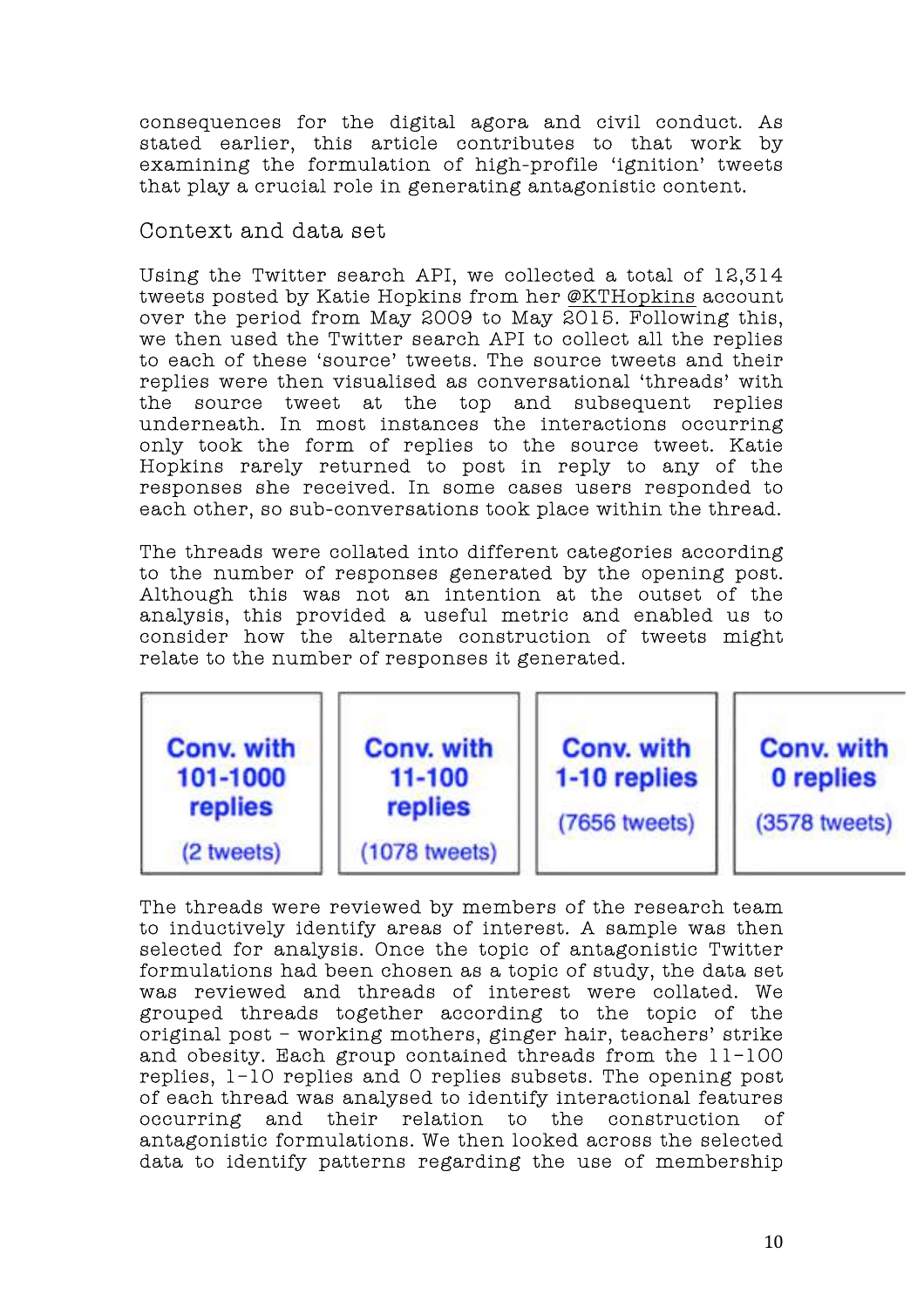categorisation practices. The posts discussed here have been selected to represent the overall analytic findings.

Building posts as tweet formulations

We begin the analysis with some general observations about how posts by Katie Hopkins are built as tweets. That is, the ways in which the design of posts relates to the features and affordances of the Twitter platform in ways that draw from everyday methods and conversational resources. These formulations draw on Twitter's status as an open platform that enables the broadcasting of pronouncements or questions to a general audience. This can be achieved through reference to particular '@' function 'handles' that act to mark individual user(s), the use of generic pro-terms such as 'you' (e.g. as observed in Tweets 1 and 3) and the use of hashtags that topicalise posts in ways that allow for computationally driven 'discoverability' within networked social media streams. In one sense hashtags provide a self-generated topical index and can also serve to make a further comment or moral assessment available to a general audience (e.g. the hashtag operationalised and included in Tweet 1). A final feature here is the limited word count; this often leads to deviation from standard grammatical frames, a concise style and the absence of opinion markers (Tweets 2 and 3).

|                       | Katie Hopkins<br><b>@KTHopkins</b> |                                                                                       | <b>P</b> Follow |
|-----------------------|------------------------------------|---------------------------------------------------------------------------------------|-----------------|
|                       | #FatAndBack                        | You can't be fat and happy. You can only be fat<br>and accept you have no will power. |                 |
|                       |                                    |                                                                                       |                 |
| RETWEETS<br>215       | LIKES<br>605                       | <b>MEDIANOR</b>                                                                       |                 |
| 2.01 PM - 17 Feb 2015 |                                    |                                                                                       |                 |

Tweet 1 (123 responses).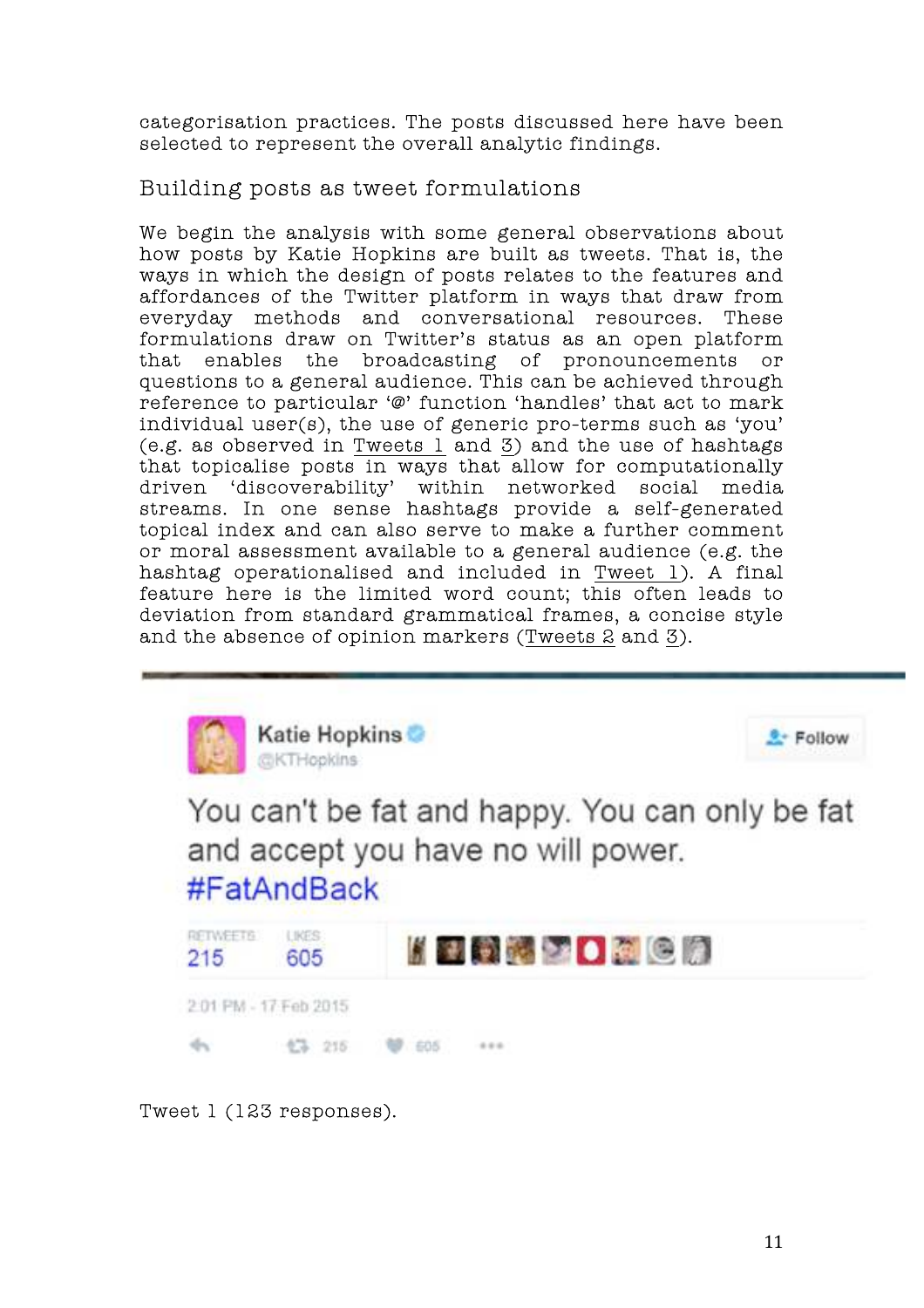

Tweet 2 (5 responses).

|                                     | Katie Hopkins<br>@KTHopkins |                                                                                                    | · Follow |
|-------------------------------------|-----------------------------|----------------------------------------------------------------------------------------------------|----------|
|                                     |                             | Educators are not babysitters. But typically, you<br>expect your child to be at school on a school |          |
|                                     |                             | day. Working mums are penalised by strikes                                                         |          |
| <b>RETWEETS</b><br>17 <sup>17</sup> | <b>EIKIES</b><br>14         | 图 网络阳天 的复数动                                                                                        |          |
| 12:06 AM - 1 Oct 2013               |                             |                                                                                                    |          |

Tweet 3 (23 responses).

The tweets identified above reference a range of topics. At a very general level, we might conclude that each one (Tweets 1–3) is emotive and expresses a strong opinion that is likely to inflame others. However, in this article we argue that these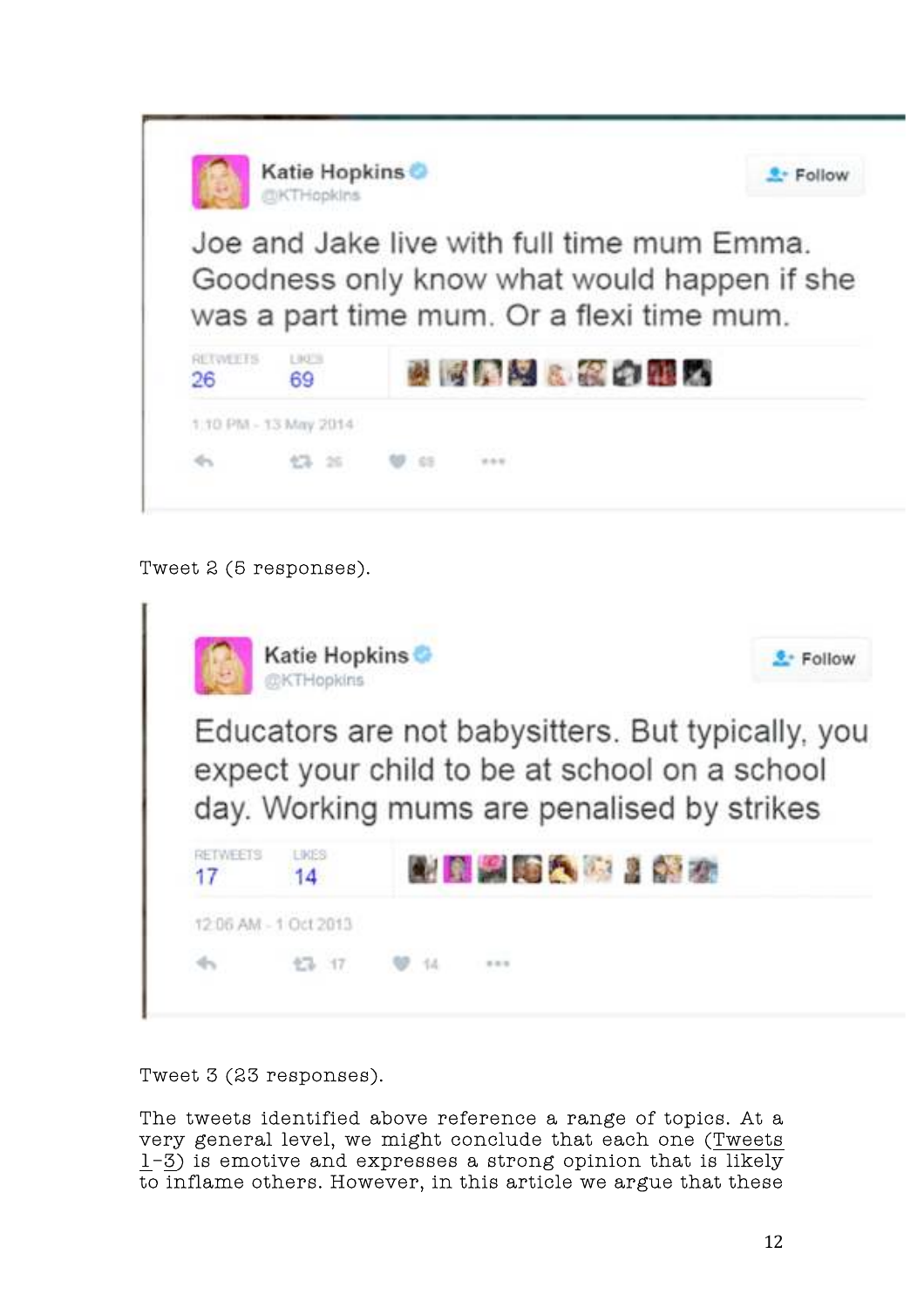formulations have specific features and methods of design that are oriented towards generating antagonism and response. In the following sections, we look at them in further detail to identify how these formulations are designed to be antagonistic, and note several different kinds of membership categorisation practices that achieve this.

Membership categorisation practices and the design of antagonistic tweets

Here we discuss three types of membership categorisation practices that are routinely found in the data set and appear to be central to the design of posts as antagonistic formulations that are reflexively constituted in an through the affordances of the Twitter platform. We discuss each type in relation to a particular topic. Within these routine practices we can begin to observe some differences that may have bearing on the number of responses posted to an opening tweet, as evidenced by the data corpus.

Category use and feature design

In the examples above, the tweets make reference to the topic of obesity; in both cases the membership categorisation device 'fat' (as an 'n' population membership category device) can be seen to be in operation. The first formulation (Tweet 4) operationalises a form of contrast predication (Housley and Smith, 2015) between not being 'fat and happy' on the one hand and being fat and having 'no will power' on the other. The use of contrast classes within political rhetoric and political texts is well documented (Atkinson, 1984; Hester and Fitzgerald, 1999). The second formulation, presented as a second example here (Tweet 5) within this range of responses, is designed differently.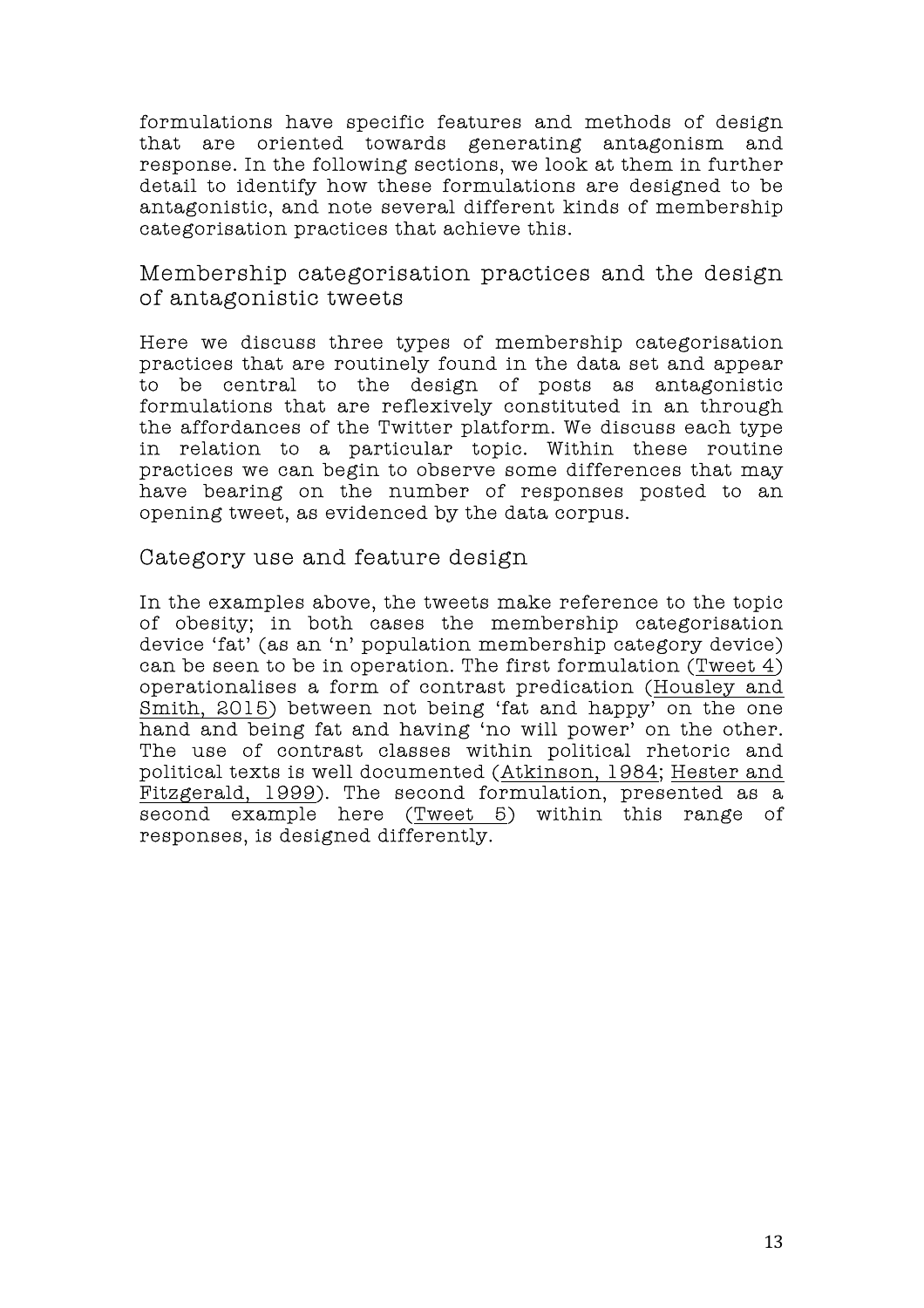



You can't be fat and happy. You can only be fat and accept you have no will power. #FatAndBack



Tweet 4 (123 responses).



Tweet 5 (95 responses).

In this case, the category incumbency of 'being fat' is problematised through the assertion that 'there is simply no excuse for being fat' (Tweet 5); the opening part of the formulation is followed to be a framing of the 'condensed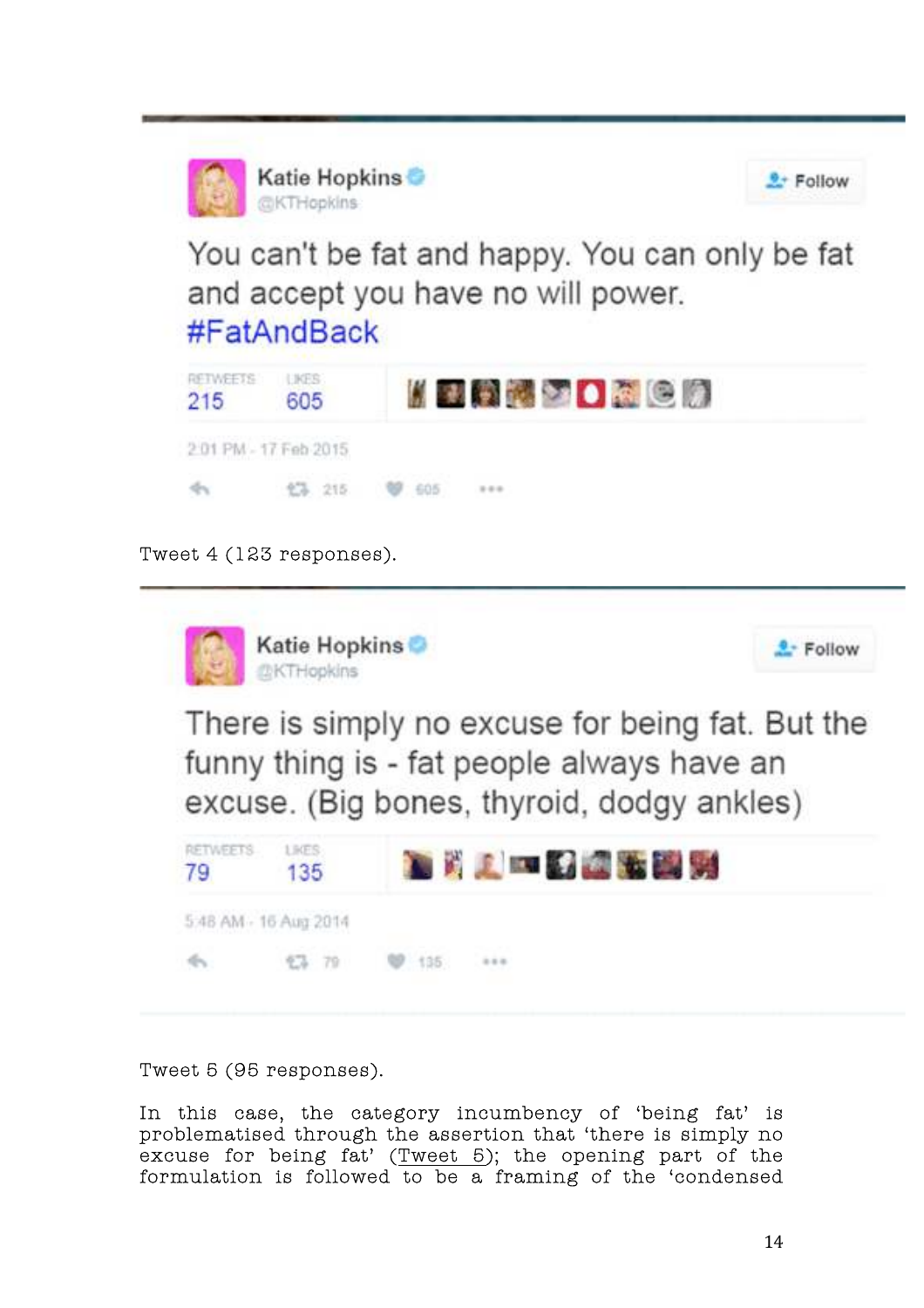account' in terms of humour: '… the funny things is – fat people always have an excuse'. Finally, possible excuses are listed in parenthesis – they can be understood to form a collection of category predicates that signify a particular reading of obesity, in this case mundane biological or morphological characteristics. In the first formulation, the use of contrastive sets of predicates makes use of standard practical methods for generating debate or controversy, while the second formulation invites responses by suggesting that while there are no excuses for being 'fat', members of this population device routinely provide excuses of the sort that could be added to the list. The list device provides a further resource that invites others to add to the collection of predicates provided and in ways that remain consistent with the particular moral framing of the relevant membership categorisation device and topic being discussed.

In this example, the formulation is organised in terms of 'issues' for the 'over eater' and 'the taxpayer'. The formulation is organised in three parts: the first part frames the topic of obesity (that can also be understood as a membership categorisation device in this and other examples) in terms of the predicate (or category-bound attribute) of 'issues'. Issues such as knowledge are understood to be owned by specific membership categories, in this case 'the taxpayer' and 'over eater'. Once again this sets up a contrast class, here between the membership categories in question, that is central to generating debate. However, this contrast is not left open – the final part of the formulation introduces a third membership category, in this case an institutional category, namely the National Health Service (NHS) that is mapped to a predicate of making payment by an open and omnirelevant membership category of 'someone else'.

This formulation (and others like it) received fewer responses than the examples discussed earlier (Tweets 4 and 5). It goes without saying that this remains a qualitative signature and does not constitute some form of quantitative feature identification. However, in terms of this analysis we might note that the three-part structure of example Tweet 6 resolves the contrast (and thence provocative force) between 'taxpayers' and 'overeaters' set up within the first two stages of the tweet formulation that may detract from its antagonistic potential.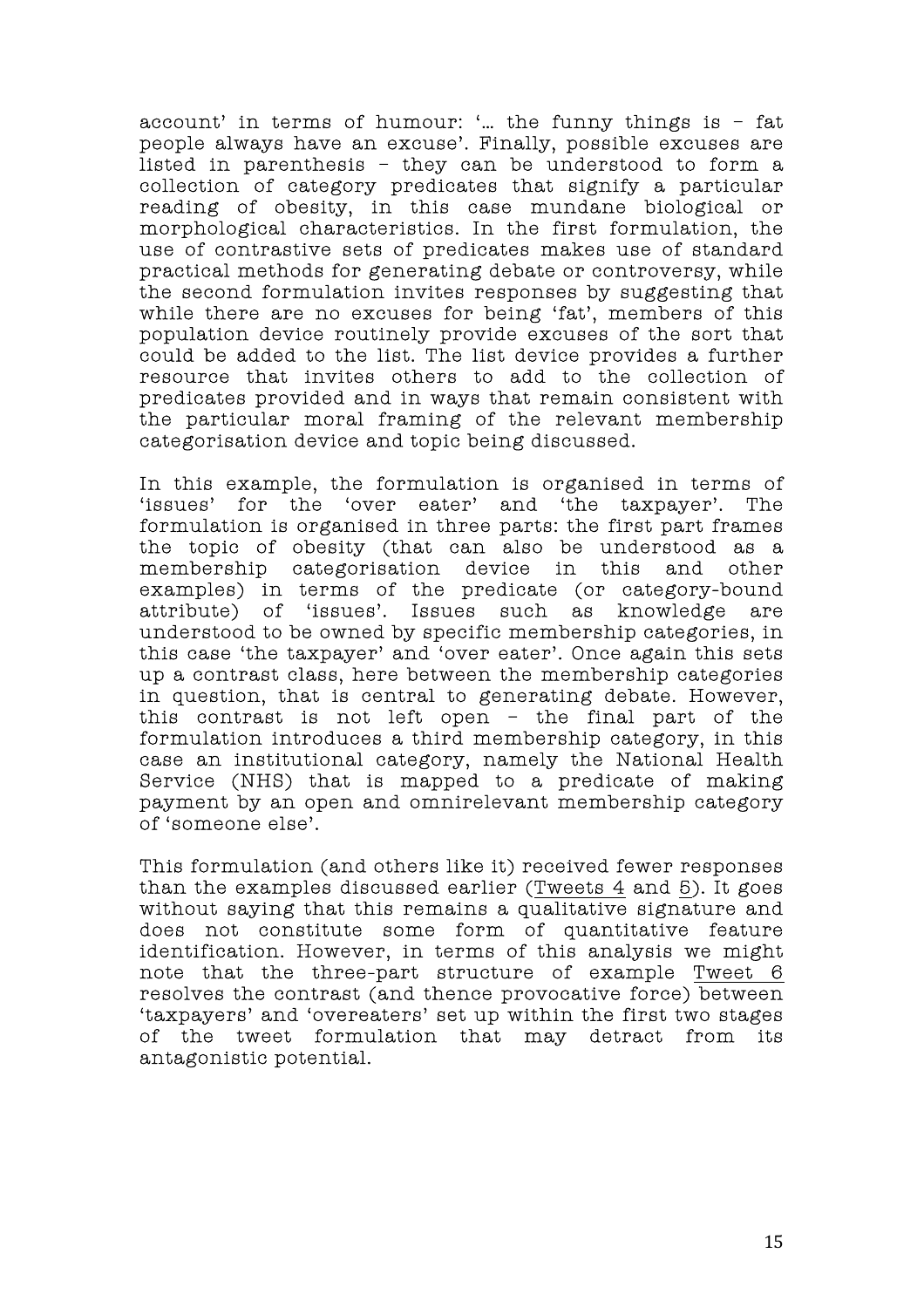

Tweet 6 (5 responses).

Moral work

Within the following set of examples, industrial action by teachers in the United Kingdom is topicalised and broadcast. In this section we explore how membership category use and feature design is put to use as a moral apparatus for downgrading and framing particular groups and activities.

The first example (Tweet 7) frames the topic and setting 'Teachers on Strike'; the formulation mobilises the institutional pronoun 'We' and deploys the first pair part of a moral relational pair, namely blame (Housley, 2002) in relation to 'the government', and the collective pronoun, in this case, of 'You'. This account is a type of blame allocation formulation, which is concluded through an identification of moral expectation and predication, namely that if you want to be a teacher you 'Get on with it'. The second example (Tweet 8) draws on similar membership categorisation resources in order to generate moral controversy and formulate particular social groups, agencies and institutions in particular ways through morally charged forms of association, attribution and activities that we understand as category predication (or category bounded) work. In this way, contestable and antagonistic world views are generated which categorise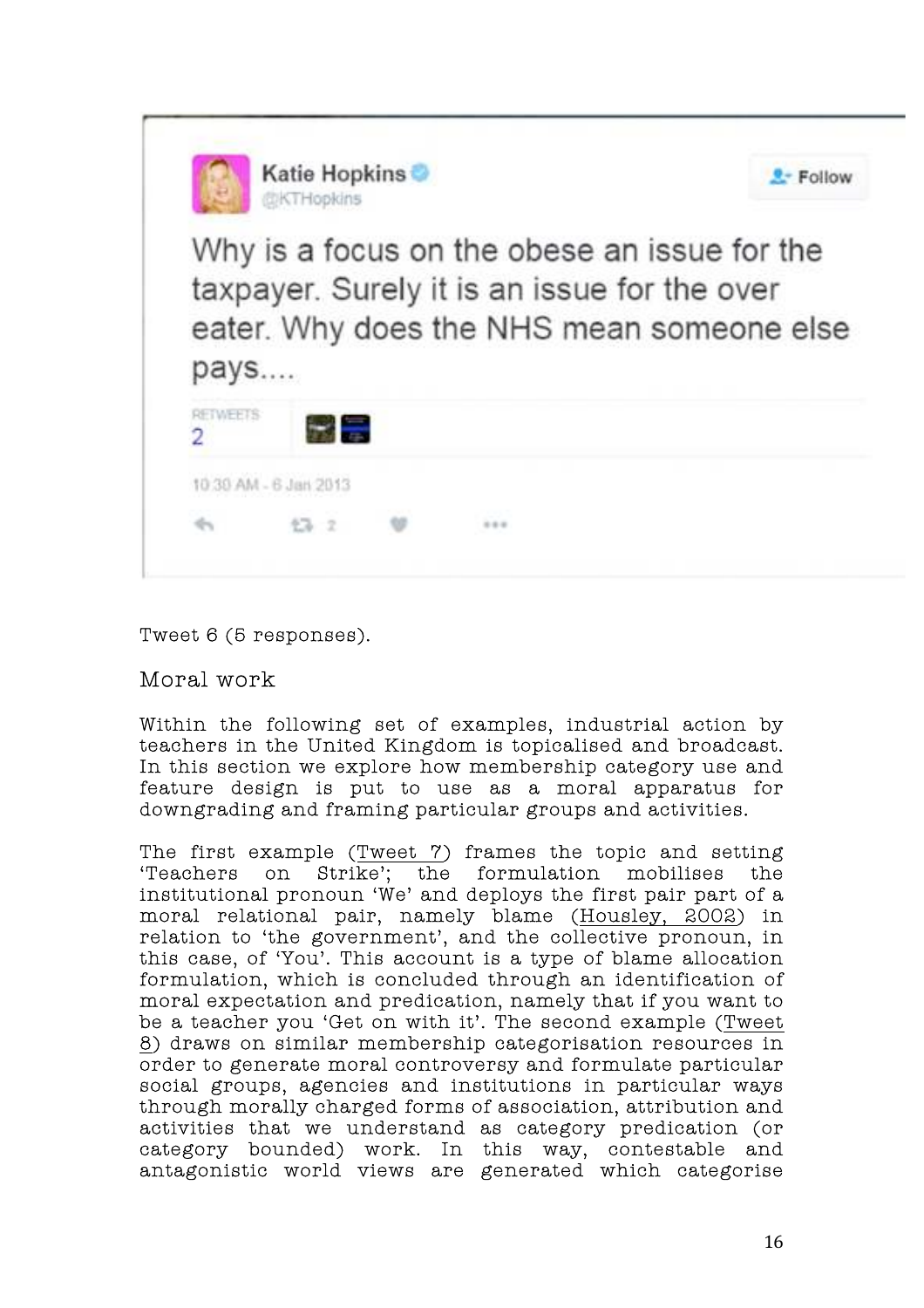particular social groups and events in morally charged ways, often through sharp contrasts or extreme case formulations based on mundane senses of moral proportionality, frequency and volume.

|                  | Katie Hopkins<br><b>@KTHopkins</b> |                                                                                              | $2 -$ Follow |
|------------------|------------------------------------|----------------------------------------------------------------------------------------------|--------------|
|                  |                                    | Teachers on strike. Know this, We don't blame<br>the government. We blame you. You wanted to |              |
|                  |                                    | be a teacher. Get on with it.                                                                |              |
| RETWEETS.<br>143 | <b>LIVES</b><br>167                | <b>MARAGEQUE</b>                                                                             |              |
|                  | 12:02 AM - 26 Mar 2014             |                                                                                              |              |

Tweet 7 (54 responses).

|                             | Katie Hopkins<br><b>EKTHopkins</b> |                                                | $E -$ Follow                                                                               |
|-----------------------------|------------------------------------|------------------------------------------------|--------------------------------------------------------------------------------------------|
|                             |                                    |                                                | Those who can - do. Those who can't - don't.<br>Those that couldn't give a damn about your |
|                             |                                    |                                                |                                                                                            |
| RETWEETS<br>32 <sup>2</sup> | <b>LIKES</b><br>32                 | sons or daughters - strike.<br><b>相称的 超商股票</b> |                                                                                            |
| 2.05 AM - 26 Mar 2014       |                                    |                                                |                                                                                            |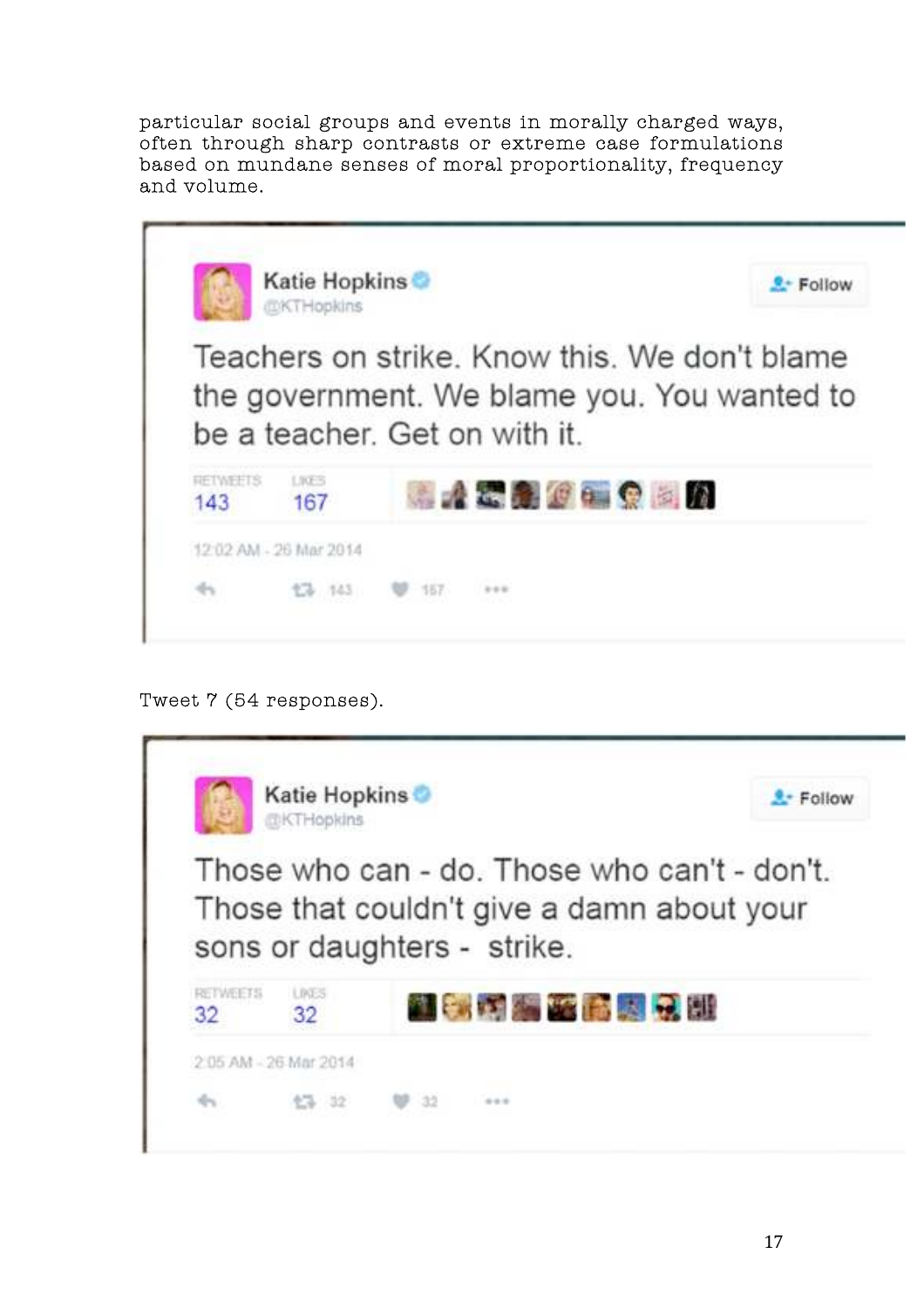Tweet 8 (44 responses).

In Tweet 9, identified from a number of tweets that generated between 11 and 100 responses, the topic of the 'Teachers' strike' is populated with a number of membership categories that consist of 'educators', 'babysitters', 'child', 'school' and 'working mums'. A moral relational expectation is established: 'you expect your child to be at school on a school day' – children and being in a school on a school day is presented as routine, normal and expectable. However, strikes disrupt this membership categorisation formulation whereby 'working mothers' are penalised by strike action and by the group pursuing such forms of action. However, 'teachers' are not directly referred to even though they are relevant to this moral account and in ways that can be heard to position them as responsible and morally identifiable as a professional group that is pursuing forms of action that 'penalise working mothers'.

|                       | Katie Hopkins<br>@KTHopkins |                                                                                                    | $\rightarrow$ Follow |
|-----------------------|-----------------------------|----------------------------------------------------------------------------------------------------|----------------------|
|                       |                             | Educators are not babysitters. But typically, you<br>expect your child to be at school on a school |                      |
|                       |                             | day. Working mums are penalised by strikes                                                         |                      |
| <b>RETWEETS</b><br>17 | LIKES<br>14                 | 11 日日日大学 3 前来                                                                                      |                      |
| 12:06 AM - 1 Oct 2013 |                             |                                                                                                    |                      |

Tweet 9 (23 responses).

Instead, reference is made to 'Educators', a membership category term that is more general and less specific as a group. Consequently, the clarity of membership categorisation and formulation strategies such as blame allocation, use of contrast classes or forms of predication and 'us' versus 'them' rhetoric is less discernible in this formulation. It is membership category rich and may be open to a range of imputations in comparison to other forms of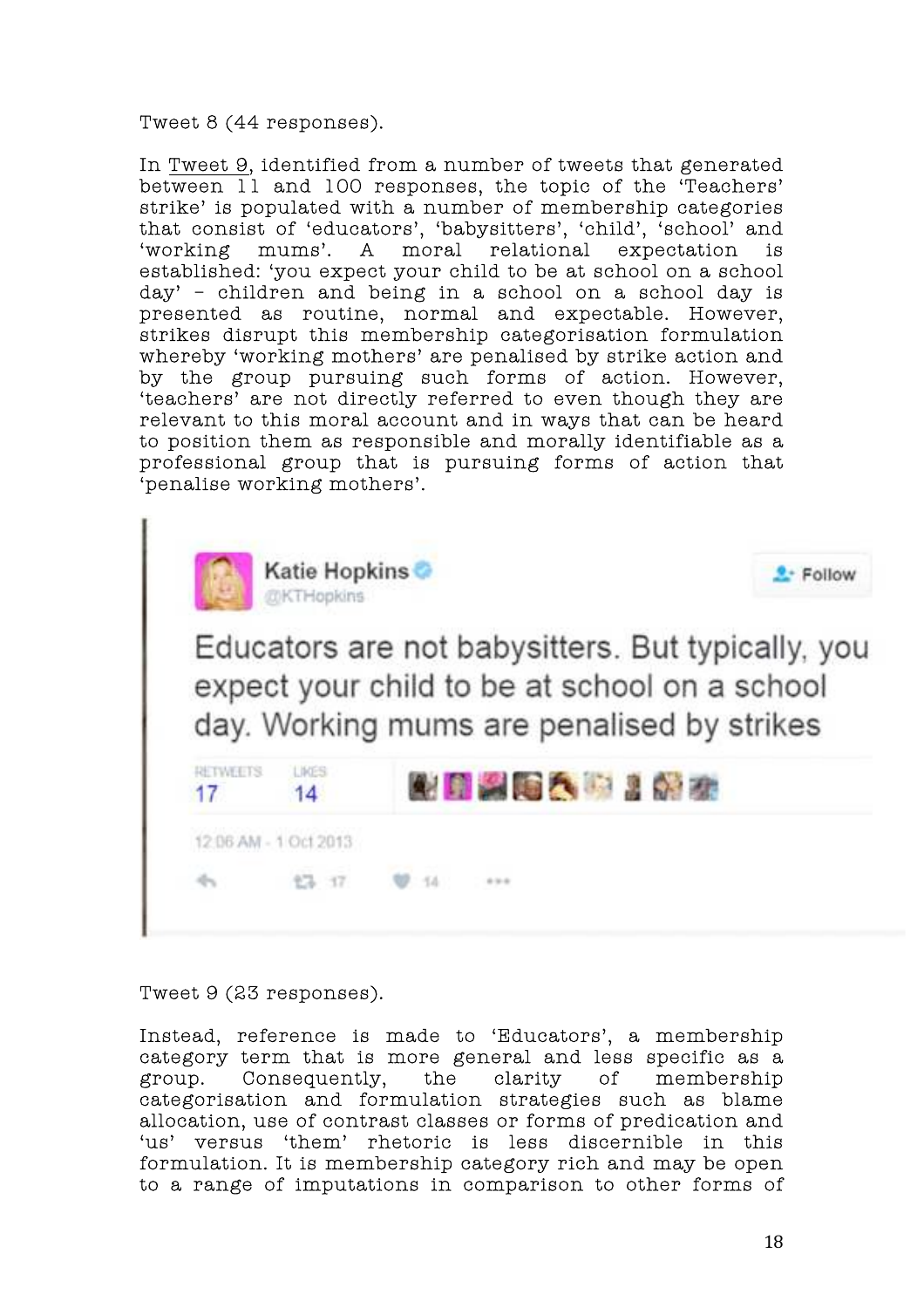antagonistic formulation design within the economy of Twitter's 140 characters.

# Accountable social action and sense making

The penultimate set of examples identified from the corpus relate to mothers and work. Of interest here is the significance of this social group in terms of gender, rights and discrimination and the way in which it resonates with Sacks' initial explanatory formulation for membership categorisation as a method for accountable social action and sense making. In these examples, membership categorisation work does not merely provide for the moral evaluation of actions and specific groups, but  $-$  in a more recognisably explicit format – calls specific social groups as membership categories not only to account, but into question as viable everyday ontological positions.

In Tweet 10, the formulation operationalises the membership category 'Mummy' – a membership category of the device 'Family' although it can also be understood to act as a device in its own right. The membership category is tied to a further device, namely work, through reference to the categorybound activity of being 'full time' and the associated membership category of 'occupation'.

|                       | Katie Hopkins<br><b>@KTHopkins</b> |                                                                            | <b>2- Follow</b> |
|-----------------------|------------------------------------|----------------------------------------------------------------------------|------------------|
|                       |                                    | Full time mummy is not an occupation. It is<br>merely a biological status. |                  |
|                       |                                    |                                                                            |                  |
| RETWEETS:<br>358      | LIGES<br>271                       | 日の間口を映すたね                                                                  |                  |
| 5:52 AM - 27 Jan 2014 |                                    |                                                                            |                  |

Tweet 10 (115 responses).

In this formulation, the work of being a full-time mother, that might involve childcare, emotional labour and domestic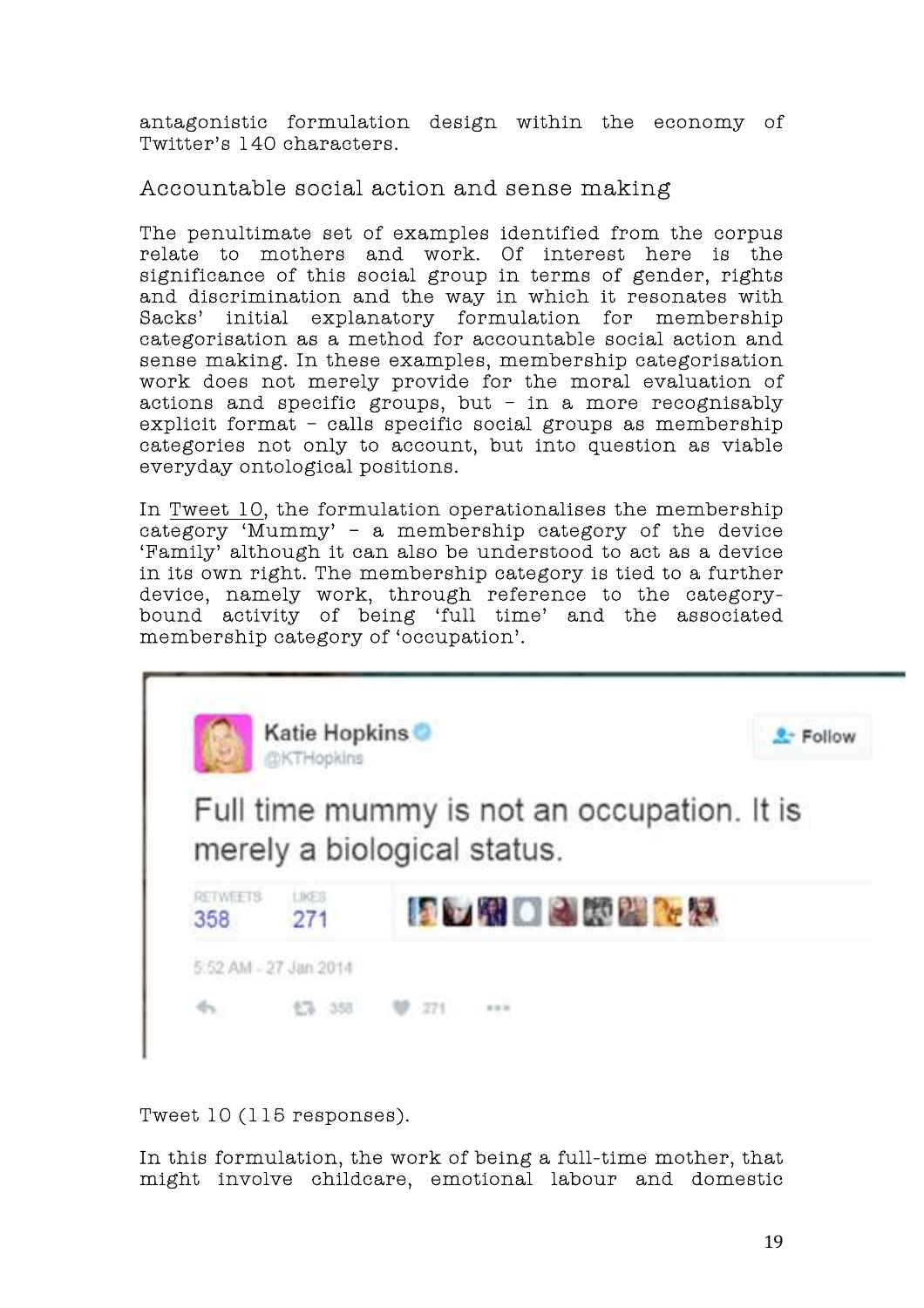activity, is not only downgraded but refuted; it is deemed 'not an occupation'. In this sense, the membership category of 'Mummy' is degraded and any index to work as a morally valued device with associated (potentially positive) imputations and inferences is dismissed. The economy of this formulation, and the use of a contrast class device, is realised in the second part of this formulation – 'It is merely a biological status'. Of note here is the use of 'merely' as an extreme case formulation (Pomerantz, 1986) and the severing of the membership category of 'Mummy' from any category-bound connection with 'work' through an exclusive (and reductive) connection to a 'biological status'.

The second example (Tweet 11) identified from those tweets that generated the highest range of responses (1–100) within this topic domain exhibits similar design features. However, rather than proliferate or contrast potential imputations through the use of the device of 'biology', the formulation works consistently to downgrade and degrade the membership category of 'Mummy' being tied to any categorybound features associated with work and its associated moral and cultural value.



### Tweet 11 (30 responses).

The third example (Tweet 12) gathered from the corpus concerned with work and mothers is formulated as a two-part moral directive where predicates such as 'purpose', 'women' and 'work' are tied together. The practice of childcare (a possible category-bound feature of the membership category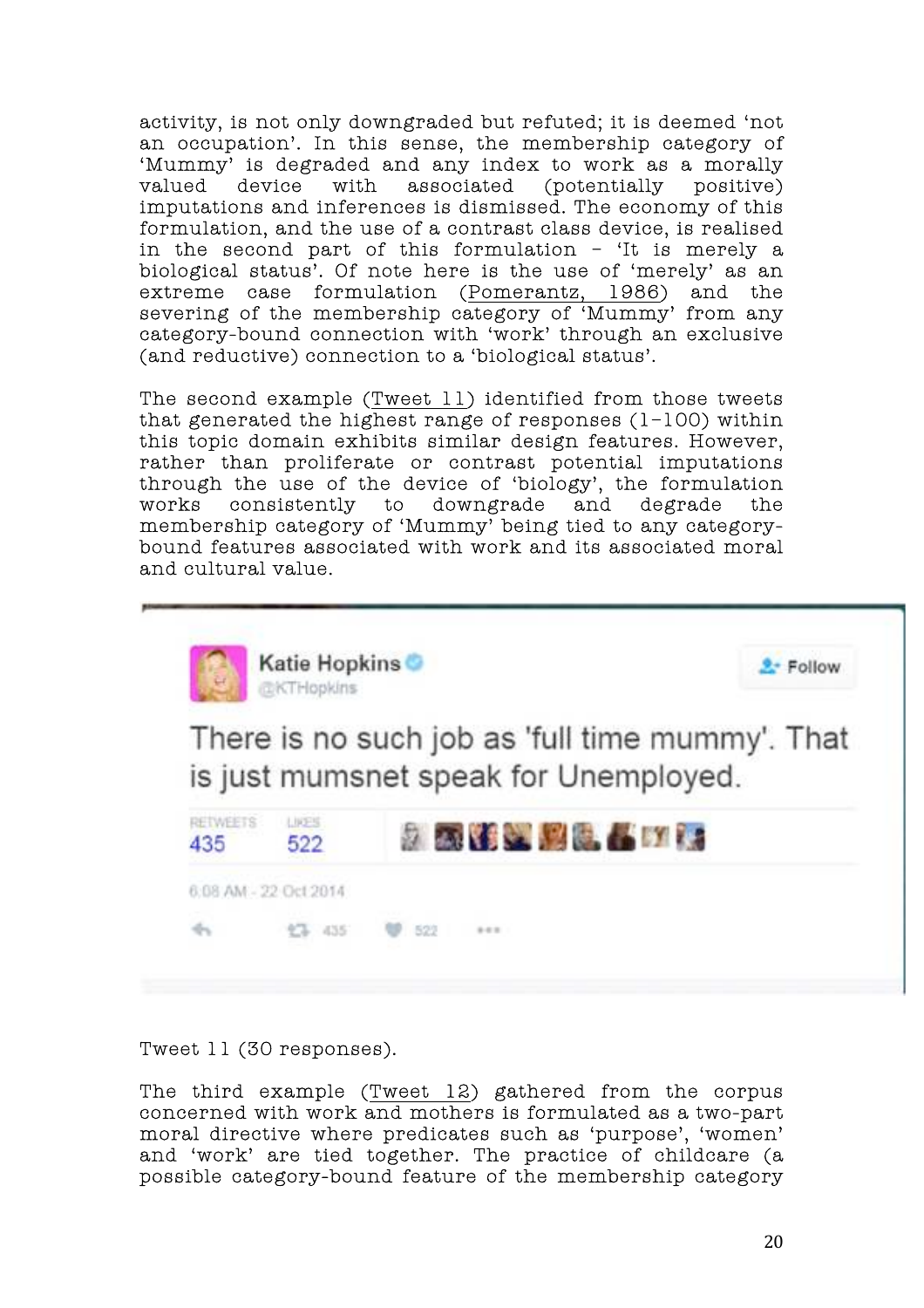'Mummy' and the wider device of 'Family') is relationally bound to the practice of 'investment in future earning potential' – a type of activity and practice that we can hear to be bounded to the device 'work'. This formulation can be understood to make two principle moves, first by associating 'women with work-as-purpose' and second by upgrading the practice of childcare in relation to economic security and career advancement. As a directive, it does not explicitly make contrast or downgrade other ways through which being a woman or mother might be formulated. However, it does advance a particular morally constituted world view that is contestable.



Tweet 12 (5 responses).

# Mobilising response

The analysis so far has revealed what kinds of features build a Twitter post as antagonistic. It underlines that the design of these posts does not just relate to the inclusion of key words that can be widely understood as offensive or inflammatory, or to the inclusion of controversial topics. Instead, we can observe more nuanced practices which draw on the affordances of the Twitter platform, deploy particular categories, perform moral work, and call specific groups into account and challenge their viability. Through these observations we can understand how posts may be built in such a way that they provoke a response from others. A particular feature of our data collection approach is that we can observe the number of responses generated by each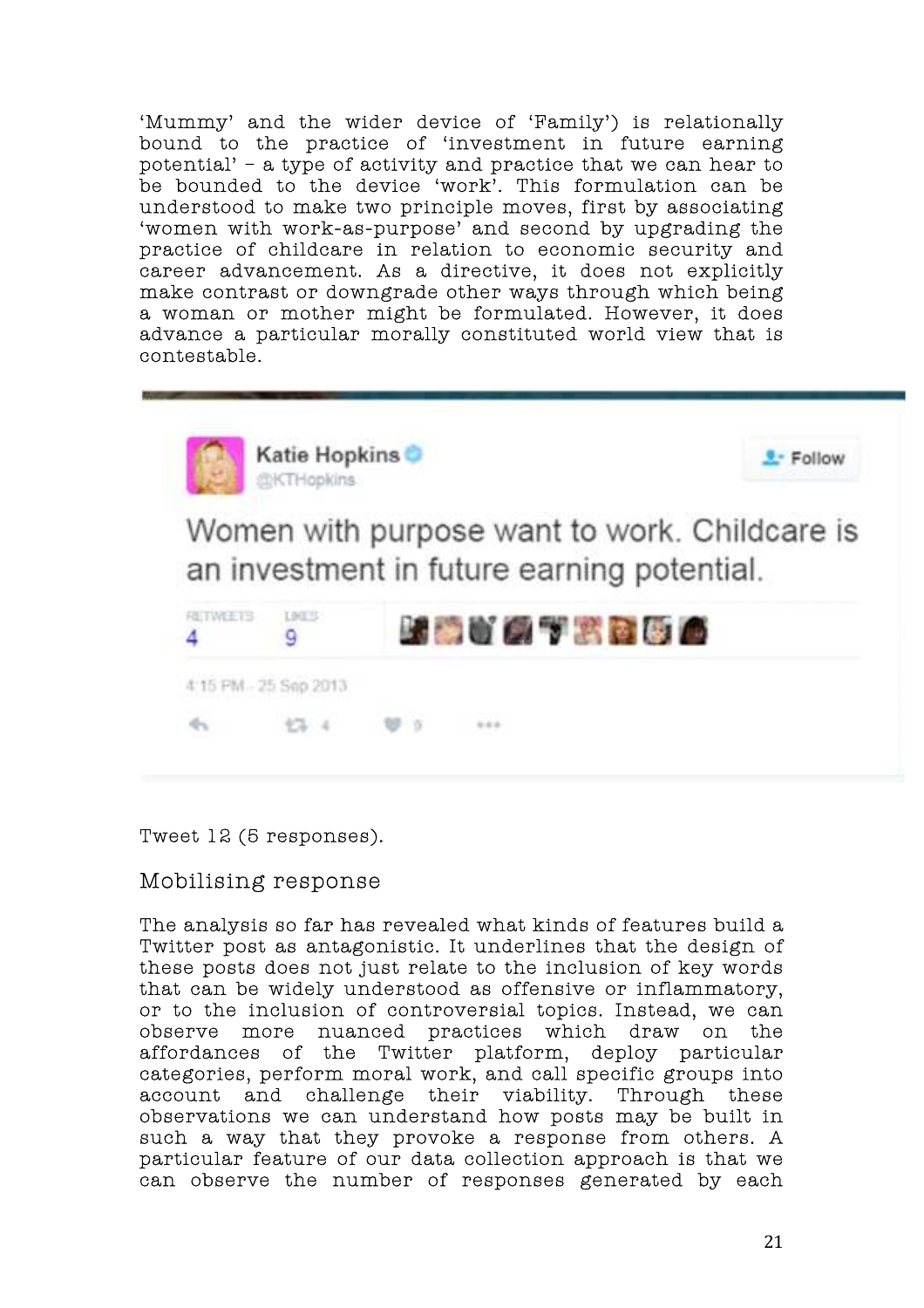opening tweet. By comparing across the data set, we can note that there are often substantial, even systematic, differences between tweets that receive multiple responses and those that receive very few. Although we cannot comment on or measure causation directly, this metric allows us to make some further observations about the varying extent to which posts made by Katie Hopkins mobilise response from other Twitter users. Tweets 13–15 all received fewer than five open interactive responses via the '@' function.





40% obese in 20 years time. Need to privatise our health service and increase the premiums intolerably for people who cannot control greed



Tweet 13 (0 responses).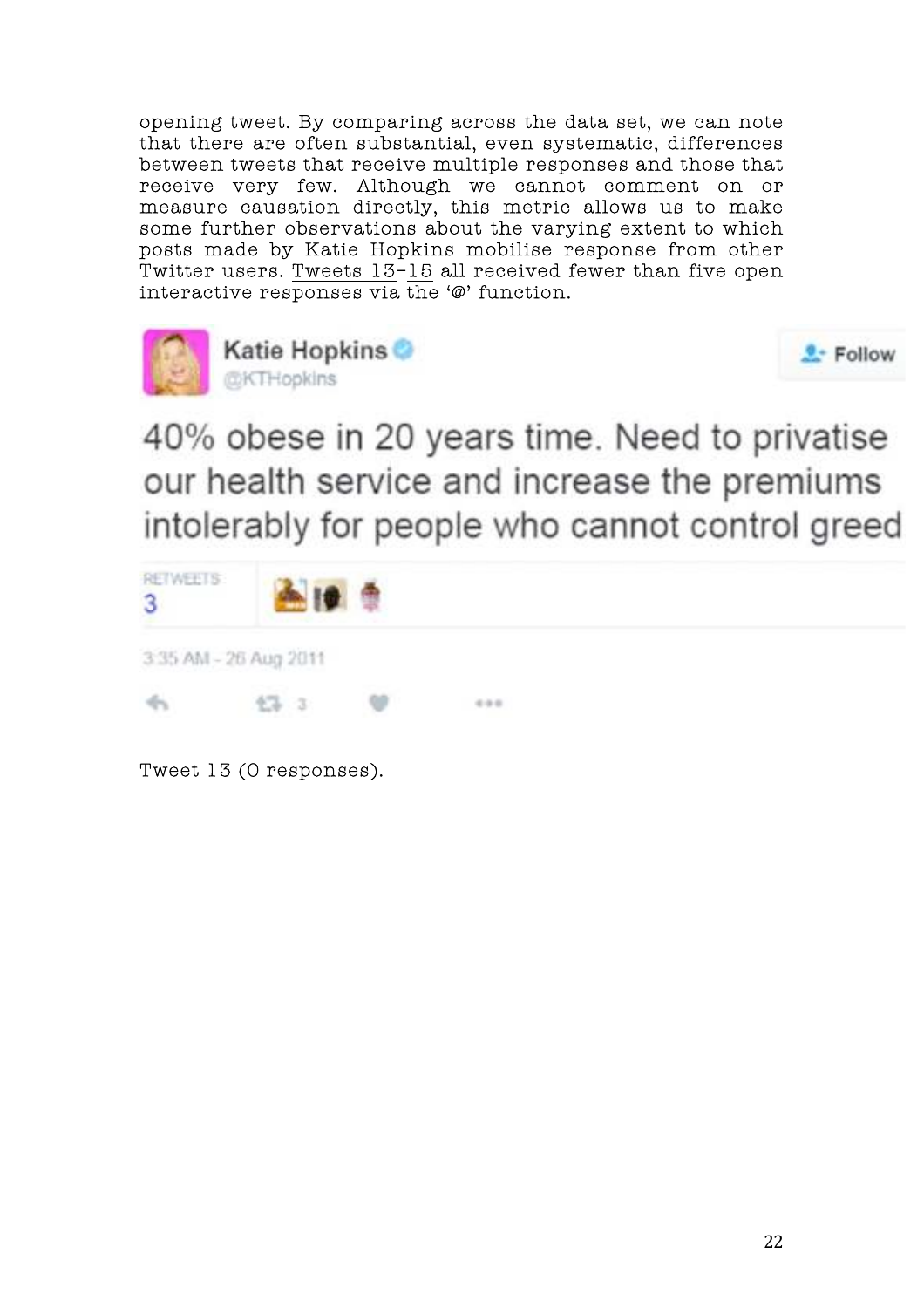

Tweet 14 (0 responses).

|                       | Katie Hopkins<br><b>EKTHopkins</b> |                                                                                           | <sup>e</sup> Follow |
|-----------------------|------------------------------------|-------------------------------------------------------------------------------------------|---------------------|
|                       |                                    | Joe and Jake live with full time mum Emma.<br>Goodness only know what would happen if she |                     |
|                       |                                    | was a part time mum. Or a flexi time mum.                                                 |                     |
| <b>RETWEETS</b><br>26 | 1923<br>69                         | <b>财政局网系统的跟踪</b>                                                                          |                     |
| 1:10 PM - 13 May 2014 |                                    |                                                                                           |                     |

Tweet 15 (5 responses).

Tweet 13 is another example from the obesity topic collection. In this formulation, the condensed account is prefaced by an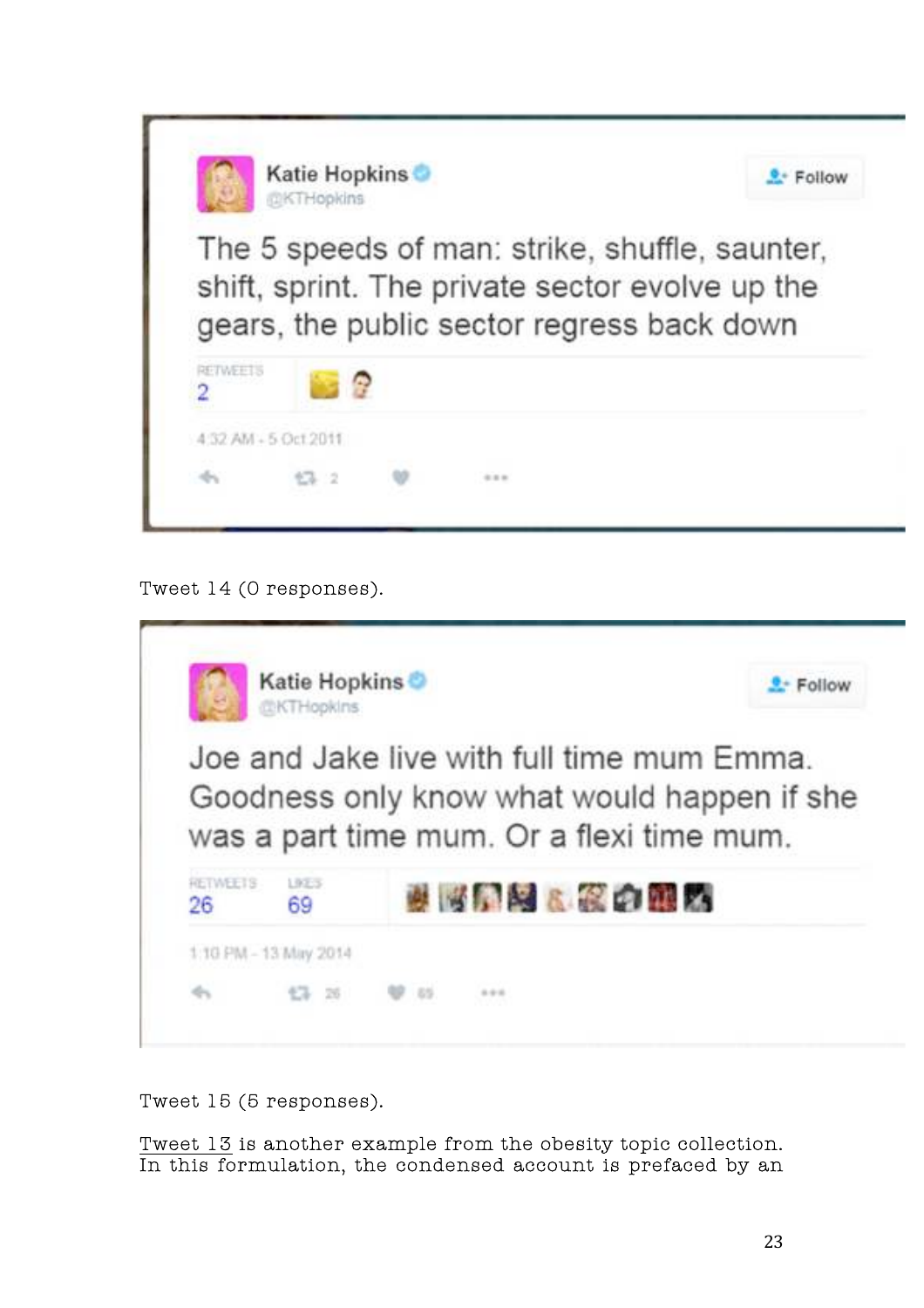unsubstantiated statistic. A directive is then provided: 'need to privatise our health service' and 'increase the premiums' for 'people who cannot control greed'. In this formulation, a general population device (namely, people) is deployed and mapped to the category-bound attribute 'for people who cannot control greed'. More explicit and, we might suggest, provocative membership categories such as 'fat' are not deployed. Again, we are not aiming to make any concrete causal observations here, but note that there may be a relationship between the design of the formulation and the interest and the 'thread response' generated.

Tweet 14 comes from the topic of the UK teachers' strike. It exhibits similar characteristics to tweets in the same topic, as described earlier. However, in terms of category proliferation, the first part of the formulation predicates the MCD of 'man' in five principal ways. The second part of the formulation consists of a contrast class between the private sector and public sector that makes use of a gear metaphor as a contrast device. The gear metaphor is formulated in terms of an overarching descriptive apparatus that is described as 'the five speeds of man'; this serves to generate a list of activities that serve to situate the act of 'striking' as the most static member of a collection of mobility categories. Of note is the relatively complex design of the formulation in this case; however, it is a 'weaker' form of category formulation, in the sense that the public and the private are primarily contrasted through modes of predication (such as evolving or regressing) that may not be heard to be as recognisably provocative as possible alternatives. Furthermore, the membership category predicate proliferation that is operationalised through the gear metaphor and predicate list set up multiple imputations that may detract from the economy of antagonism contained within different tweet formulations, restricted as they are, by 140 characters.

Tweet 15 comes from the working mothers' topic domain within our data corpus and is mobilised as a story formulation. A fictional mother and her two (male) children are presented at the preface. Crucially, Emma is a 'full time mum'; no other reference is made to other family members, husbands or partners. Although it is not explicitly referenced, we might potentially infer that 'Emma' is a single parent  $-$  a membership group historically and routinely subject to moral censure. The second and third parts of the story formulation speculate on 'what would happen' if they occupied the membership categories of 'part-time mum' or a 'flexi-time mum' – forms of membership categorisation that can be tied to the membership categorisation device of work. This opens up a range of potential inferences. However, in comparison to Tweets 10–12 it does not refute any index with work; rather,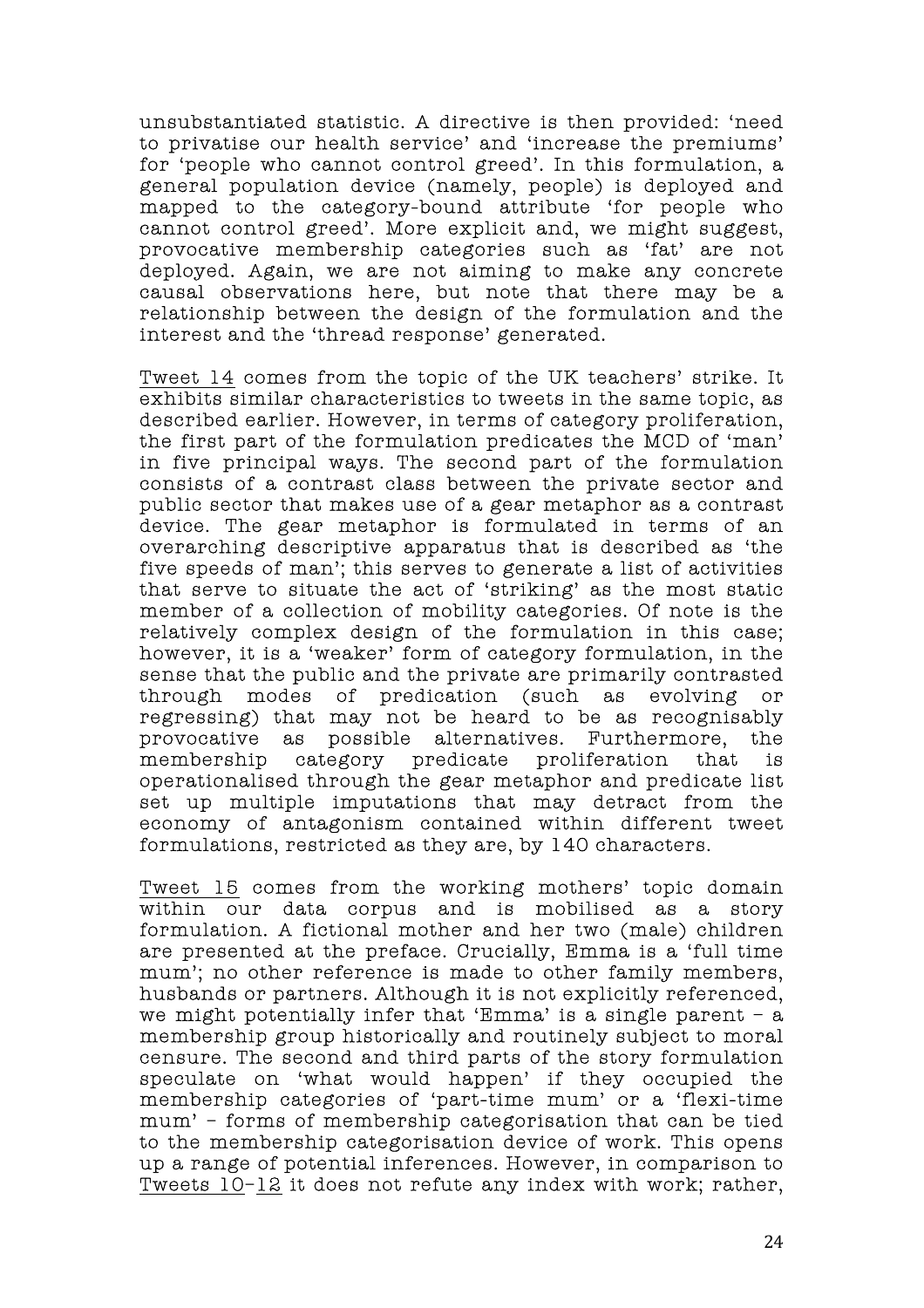the device of time (and associated category-bound features such as effort or value) presents an additional organising principle that has potential imputations that may or may not be morally degrading. As a consequence, we might suggest that this formulation and membership category design is less antagonistic in comparison to other examples discussed earlier.

We can also make a more direct comparison between two very similar tweets (Tweets 16 and 17), noting the changes made between the one posted first and the one posted second. These differences could account (in part) for the varying numbers of responses. These tweets relate to a new topic – ginger haired children.





Ginger haired babies. Like regular babies just so much harder to love



Tweet 16 (14 responses).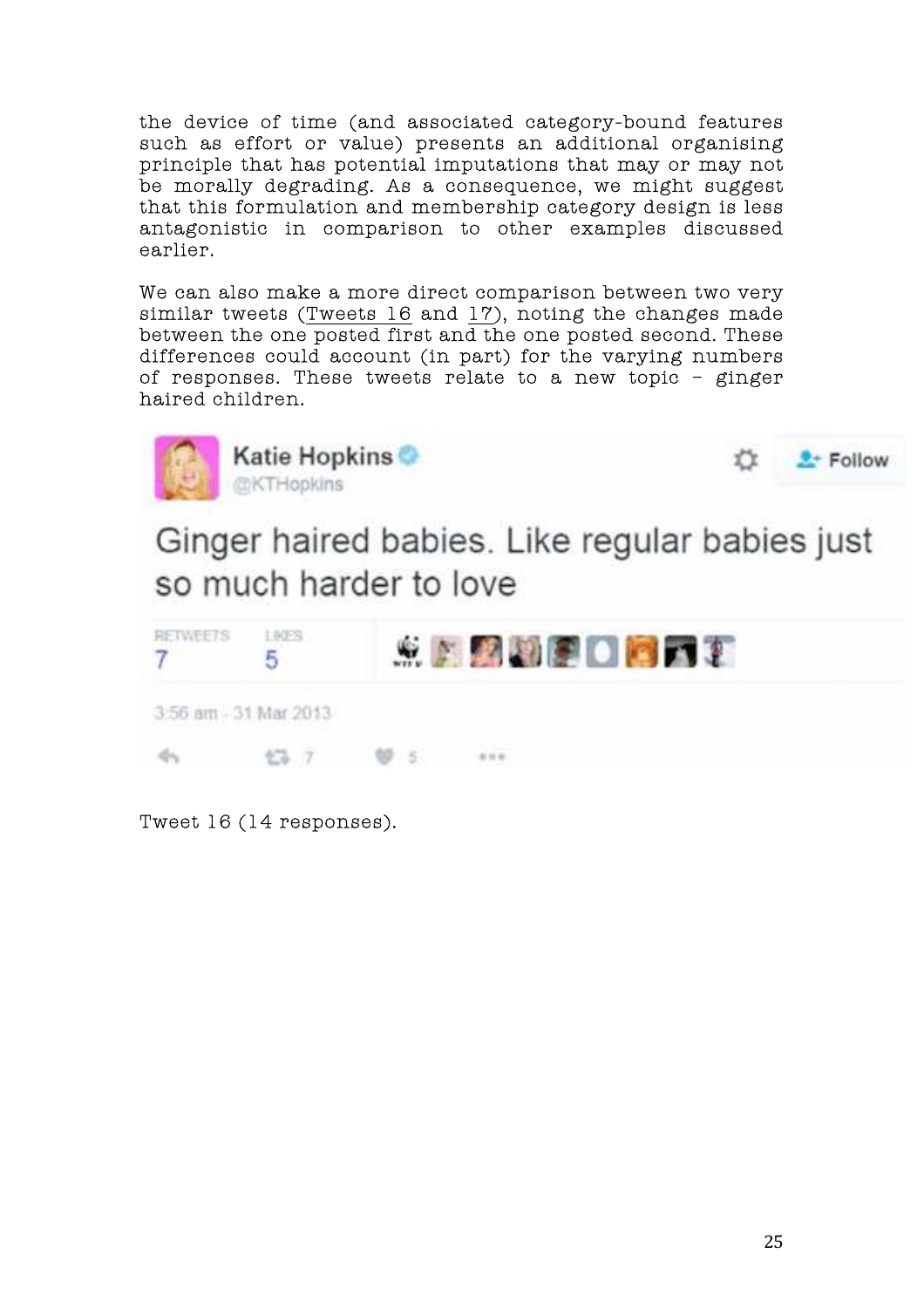

Tweet 17 (181 responses).

The first formulation (Tweet 16) is subject to a considerable number of responses. The reference to 'Babies' can be heard to act as a membership categorisation device in this instance as well as a membership category of the wider device of 'Family'; in this sense we can hear it as being duplicatively organised (Watson, 2015). In this formulation the membership category 'babies' is predicated in terms of hair colour, in this case 'ginger'; this provides the grounds for generating an additional membership category population of 'ginger babies'. The second part of the formulation invokes the consistency rule in relation to the membership category in question, but stipulates an exceptional category-bound (predicate-based) feature; namely that they are 'so much harder to love'. This formulation makes use of a contrast class (regular babies vs ginger haired babies) and forms of moral downgrading, as well as an extreme case formulation through which to degrade a population group and, we might suggest, antagonise, provoke and generate a response.

The second formulation (Tweet 17) is one that was produced by the account in question later in the timeline of social media postings gathered within the data set. Of interest here is the difference in the number of responses that may be tied to the design of the MCD formulation. First, the target membership category is referenced in a more economical manner, that is, 'ginger babies' (as opposed to ginger haired babies) followed by a second part reference to 'Like a baby', which establishes a possible hearing of the first part as a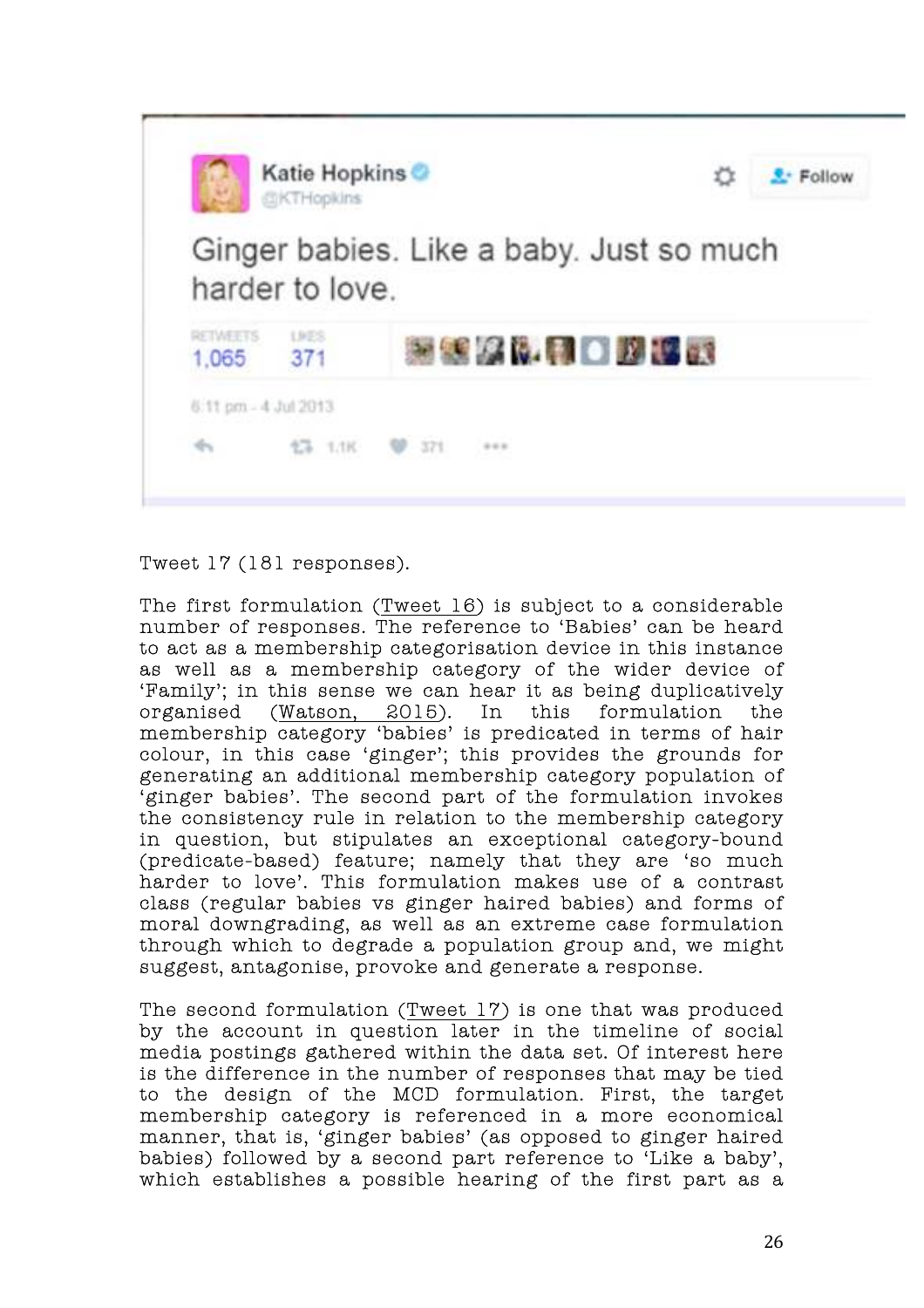separate membership category device in its own right – rather than being merely a derogatory description within a moral hierarchy of membership categories associated with 'regular babies'. Furthermore, the formulation is broken down, through the use of punctuation, into a clear three-part list, a well-established rhetorical device (Atkinson, 1984). We suggest that this combination of design features – that is, contrast, use of a three-part list, economy and the establishment of a distinct 'othering' device – may constitute a powerful antagonistic design that is optimally refined in comparison to the example provided by Tweet 16.

# Conclusion

During the course of this article we have described how tweets can be crafted to draw out responses from others. Our aim has been to examine how membership categorisation practices are central to the design and configuration of tweets as 'ignition points'. While we are not concerned with establishing a clear causal link between antagonistic formulation design and the number of responses to different social media posts, we suggest that this form of thick MCD description of formulations provides the grounds for carrying out further work and analytic investigation of the characteristics, content and category organisation of content that provokes and antagonises sections of the online population, often through the targeting of specific membership categories and the promotion of morally charged category-bound evaluations.

In the age of Web 2.0, social media and distributed networked 'public' platforms, it is important to trace continuities and discontinuities between old and new forms of communication that are oriented to promoting particular world views and the moral evaluation of particular social groups. The potential to build up network capital through routine antagonism and agitation is a well-established form of popular political activity, as evidenced by the study of traditional media. In the digital age it is imperative to understand how high-profile communications and formats (such as widely broadcast tweets about particular social groups) are being repackaged for existing and new audiences through new forms of communication. Furthermore, an understanding of how interest, debate and antagonism are generated by key public agents enables a more nuanced understanding of the emerging digital landscape and its relationship with popular political perceptions. To this extent, the analysis of antagonistic membership categorisation formulations provides insight into the practical and moral organisation of controversy and the socio-technical generation of antagonism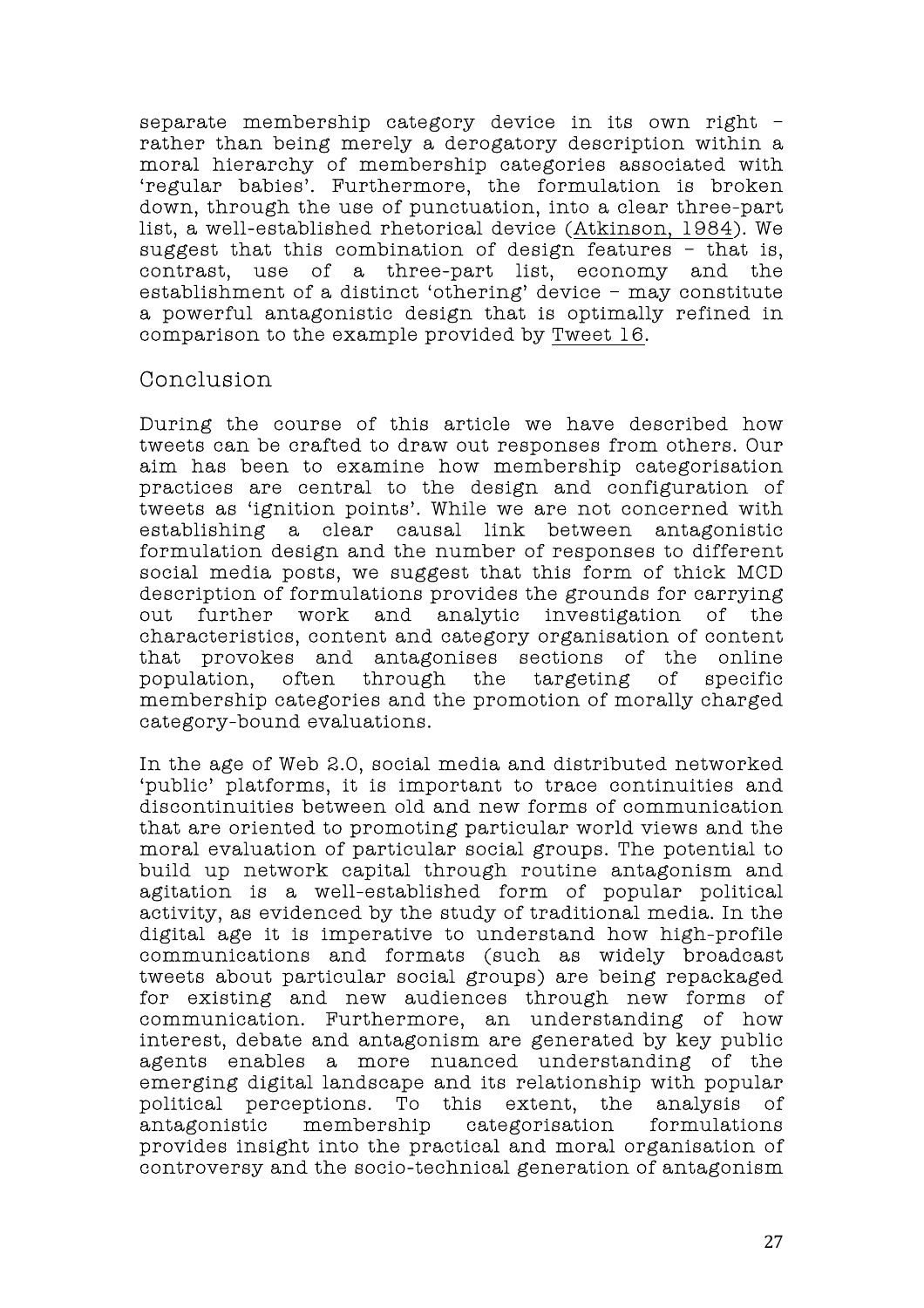#### Funding

This research received support from the ESRC (UK), grant numbers ES/K008013/1 and ES/L013398/1.

#### **Notes**

1.The notion of Hate Speech has a particular set of connotations. Within this article we deploy the term, but use it as a way of referring to antagonistic content where matters of identity and thence membership categorisation are salient, as recognised by members, in and through the response work of social media users.

2.We refer to the practice of using tweets to direct social media users to, for example, websites whose business models depend, in part, on the number of 'click-throughs' and page impressions.

3.Although Twitter is an open platform, there is debate among researchers over the extent to which it is ethically appropriate to reproduce tweets in publications and bring them to the attention of a wider audience.

References

 Body Language of Politics. London: Psychology Press. Atkinson M (1984) Our Masters' Voices: The Language and

Atkinson P, Housley W (2003) Interactionism. London: SAGE.

 Analysis. Berkeley, CA: University of California Press. Boden D, Zimmerman DH (eds) (1991) Talk and Social Structure: Studies in Ethnomethodology and Conversation

 network of networks. Prometheus 27(1): 1–15. Dutton WH (2009) The fifth estate emerging through the

 Journal of Social Research Methodology 16(3): 245–260. Edwards A, Housley W, Williams M, et al. (2013) Digital social research, social media and the sociological imagination: Surrogacy, augmentation and re-orientation. International

 pragmatics of practical action. Semiotica 88(3–4): 243–268. Eglin P, Hester S (1992) Category, predicate and task: The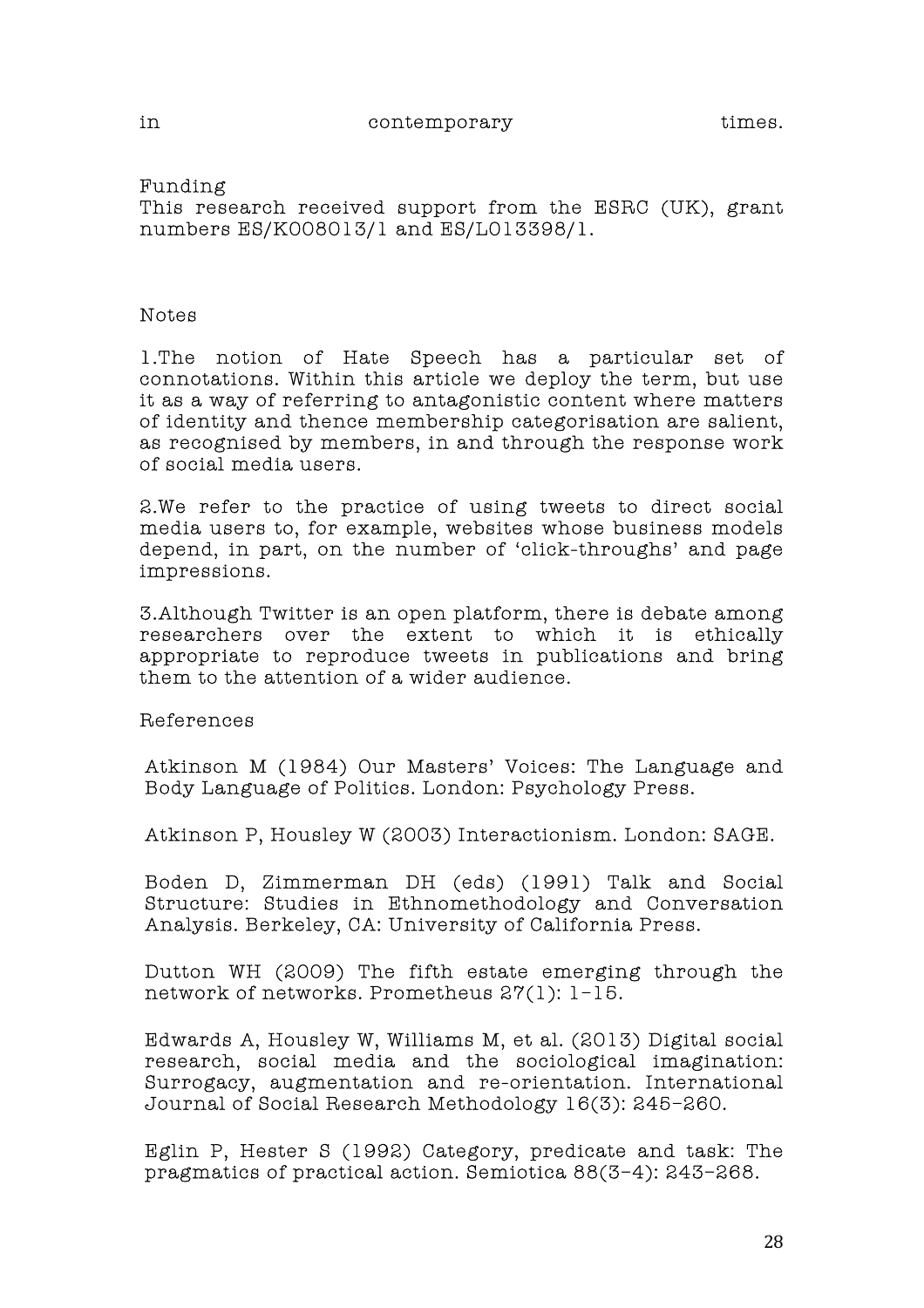Study of Language. London: Routledge. Fairclough N (2013) Critical Discourse Analysis: The Critical

 602. Fitzgerald R, Housley W (2002) Identity, categorization and sequential organization: The sequential and categorial flow of identity in a radio phone-in. Discourse & Society 13(5): 579–

Fitzgerald R, Housley W (eds) (2015) Advances in Membership Categorisation Analysis. London: SAGE.

Fitzgerald R, Housley W (eds) (2016) Media, Policy and Interaction. London: Routledge.

Garfinkel H (1967) Studies in Ethomethodology. NJ: Prentice Hall.

 Discourse, Context & Media 7: 45–51. Giles D, Stommel W, Paulus T, et al. (2015) Microanalysis of online data: The methodological development of 'digital CA'.

 Washington, DC: University Press of America. Hester S, Eglin P (1997) Culture in Action: Studies in Membership Categorization Analysis (Studies in Ethnomethodology and Conversation Analysis, no. 4).

 Approaches, vol. 5. Washington, DC: University Press of Hester S, Fitzgerald R (1999) Category, predicate and contrast: Some organisational features in a radio talk show. In: Jalbert PL (ed.) Media Studies: Ethnomethodological America, pp. 171–193.

 Sociological Review 40(1): 1–11. Hewitt JP, Stokes R (1975) Disclaimers. American

 in a radio news interview. Sociology 36(1): 5–21. Housley W (2002) Moral discrepancy and 'fudging the issue'

 2(1): 59–83. Housley W, Fitzgerald R (2002) The reconsidered model of membership categorization analysis. Qualitative Research

 $\frac{\text{and}}{256}$ . Housley W, Fitzgerald R (2008) Motives and social organization: Sociological amnesia, psychological description and the analysis of accounts. Qualitative Research 8(2): 237–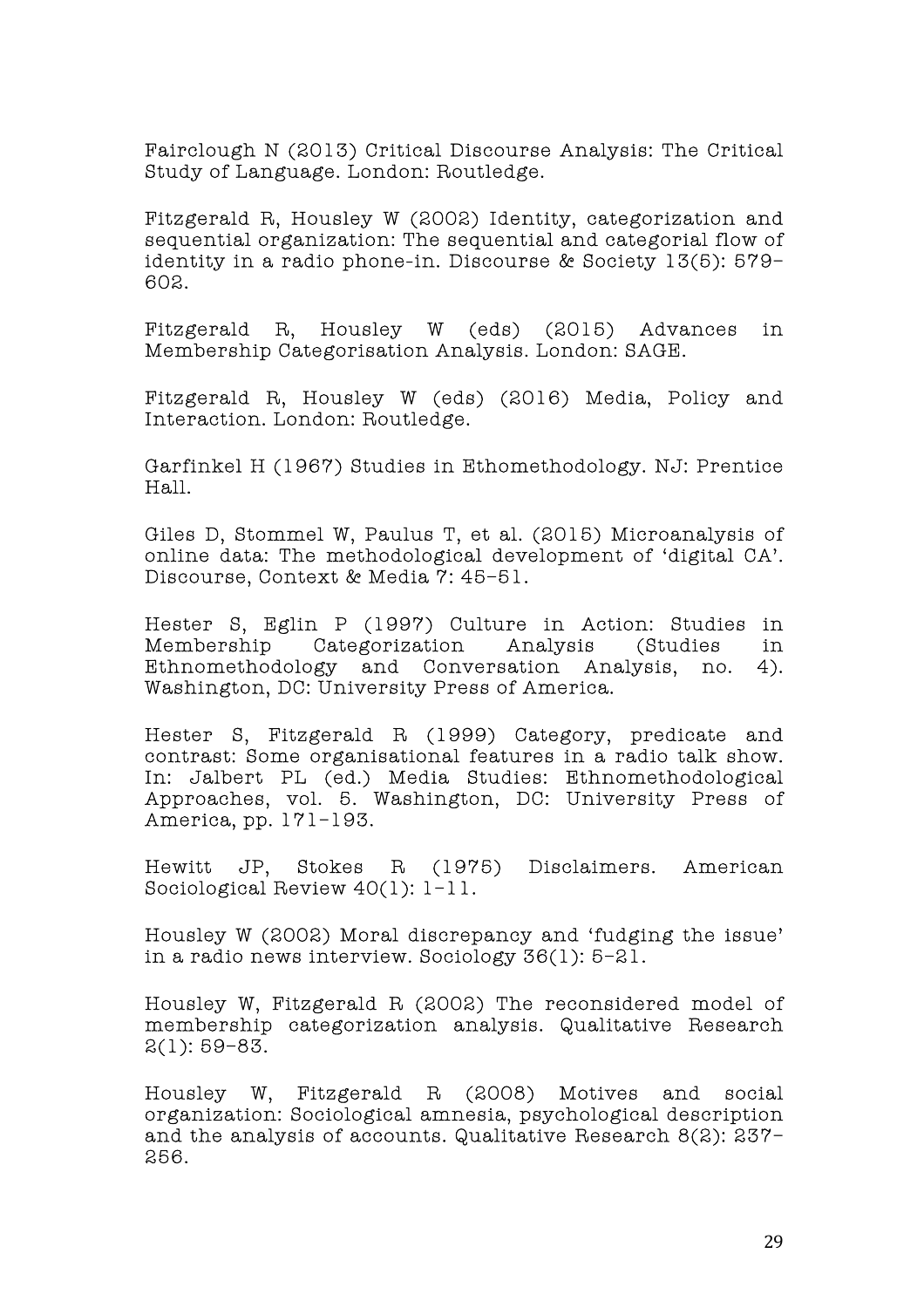362. Housley W, Fitzgerald R (2009) Membership categorization, culture and norms in action. Discourse & Society 20(3): 345–

 Categorisation Analysis. London: SAGE, pp. 151–174. Housley W, Smith RJ (2015) Membership categorisation and methodological reasoning in research team interaction. In: Fitzgerald R, Housley W (eds) Advances in Membership

 DOI: 10.1177/2053951714545135. Housley W, Procter R, Edwards A, et al. (2014) Big and broad social data and the sociological imagination: A collaborative response. Big Data & Society. Epub ahead of print 5 August.

 ahead of print 24 June. DOI: 10.1177/1468794117715063. Housley W, Webb H, Edwards A, et al. (2017) Digitizing Sacks? Approaching social media as data. Qualitative Research. Epub

 Cambridge University Press, pp. 227–251. Jayyusi L (1991) Values and moral judgement: Communicative praxis as moral order. In: Button G (ed.) Ethnomethodology and the Human Sciences. Cambridge:

Lee J (1984) Innocent victims and evil-doers. Women's Studies International Forum 7(1): 69–73.

 Duke University Press. Lynch M, Bogen D (1996) The Spectacle of History: Speech, Text, and Memory at the Iran-Contra Hearings. Durham, NC:

 Research into New Media Technologies 20(2): 201–217. McCosker A (2014) Trolling as provocation: YouTube's agonistic publics. Convergence: The International Journal of

 Horowitz IL). New York: Oxford University Press. Mills CW (1967) Power, Politics and People: The Collected Essays of C. Wright Mills (edited and with an introduction by

 Britain. International Journal of Internet Science 7(1): 6–22. Newman N, Dutton WH, Blank G (2012) Social media in the changing ecology of news: The fourth and fifth estates in

 legitimizing claims. Human Studies 9(2–3): 219–229. Pomerantz A (1986) Extreme case formulations: A way of

 conversation. Language: 696–735. Sacks H, Schegloff EA, Jefferson G (1974) A simplest systematics for the organization of turn-taking for